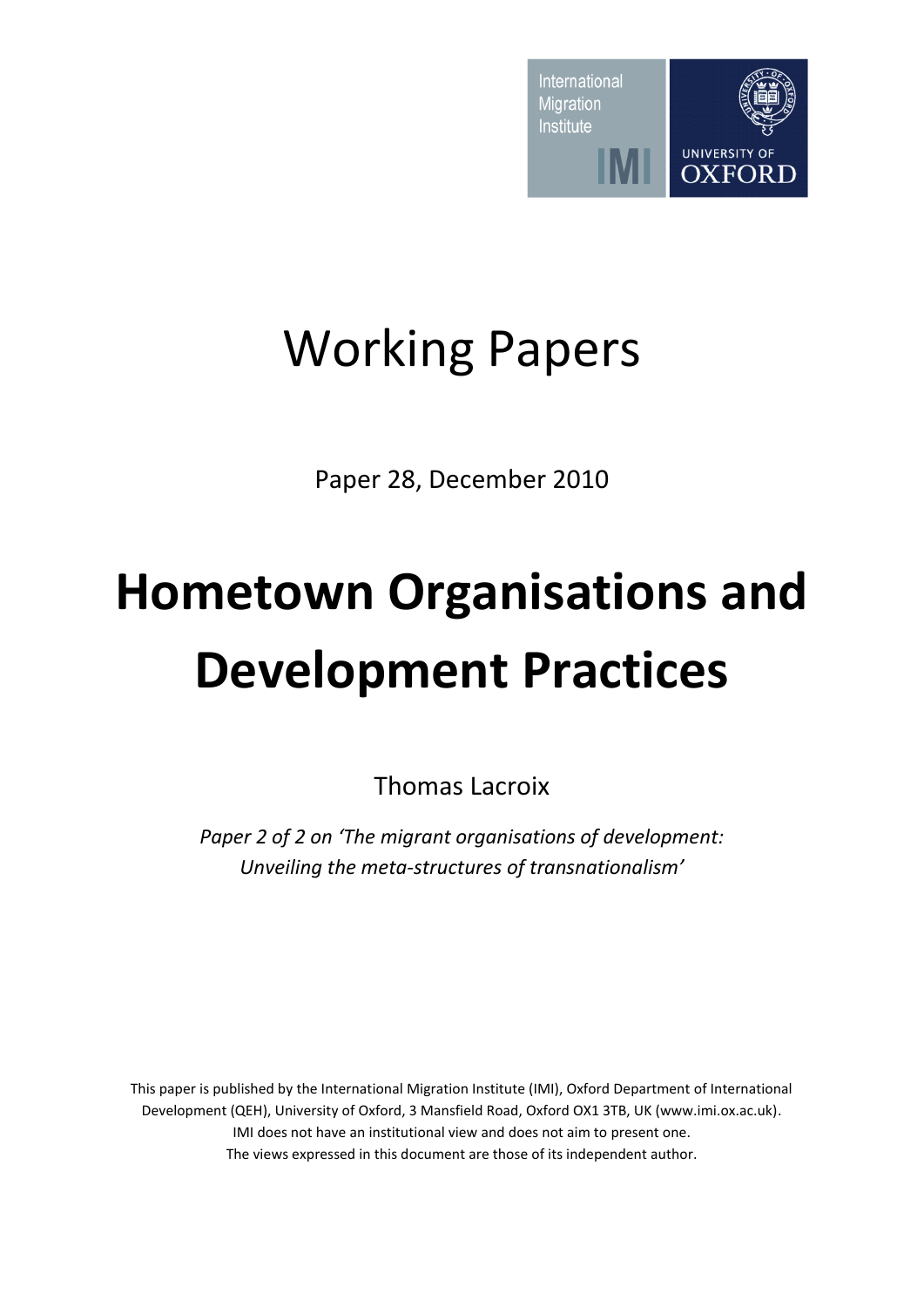# **The IMI Working Papers Series**

IMI has been publishing working papers since its foundation in 2006. The series presents current research in the field of international migration. The papers in this series:

- analyse migration as part of broader global change
- contribute to new theoretical approaches
- advance understanding of the multi-level forces driving migration

# **Abstract (Research Background)**

This working paper is part of a comparative research project looking at three immigrant groups (two North African Berber groups: the Moroccan Chleuhs and the Algerian Kabyles, and the Sikh Punjabis from India) residing in two receiving countries (France and the UK). This work seeks to explain the emergence of hometown associations committed to the development of their place of origin since the early 1990s. This research draws on a previous doctoral study on Moroccan Berber immigrants in France. Since then, I have extended this research to the other two groups. This choice has been underpinned by the prospect of comparing this first group with one which displays strong similarities (the Berber Kabyles from Algeria) and another which presents distinct features (the Sikh Punjabis). The three migrations have been spurred by British and French colonisation. They are three ethnic minority groups in their origin country which have become the forerunner of the Indian and North African migration systems. However, the conditions of their settlement in the arrival countries are obviously different. The Berber groups have predominantly remained working-class groups while the Punjabis have enjoyed a better economic integration into multicultural Britain. However, despite their common cultural, religious and historical features, Algerian Kabyles turn out to be far less committed to transnational practices than their Moroccan counterpart. Conversely, Moroccans and Indians both display a high level of engagement in cross-border development projects. Relying on Mill's laws of comparison, my intent is to uncover the common factors which have led these two distinct groups to engage in similar practices. Conversely, the Kabyle/Chleuh comparison is likely to give us the possibility of highlighting the obstacles which explain why some groups form developmental hometown groups while others do not.

The analysis initially rests on the structure agency approach. However, the research has been heavily influenced by the theory of communicative action of Jürgen Habermas, which offers a better framework to address the coordination of collective actions. This has led me to unravel the symbolic framework which underpins the implementation of a development project, a symbolic framework which allows migrants to use remittances as a means of expression of who they are and how they position themselves within and toward the spaces of departure and arrival.

This paper is the second of three working papers addressing the different layers of structural constraints which were conducive to the implementation of collective remittances of development: the moral-practical infrastructures, the agential structures and the institutional superstructures.

# **Keywords**

transnationalism, development, remittances, hometown organisations, migrant associations

# **Author**

Thomas Lacroix International Migration Institute University of Oxford thomas.lacroix@qeh.ox.ac.uk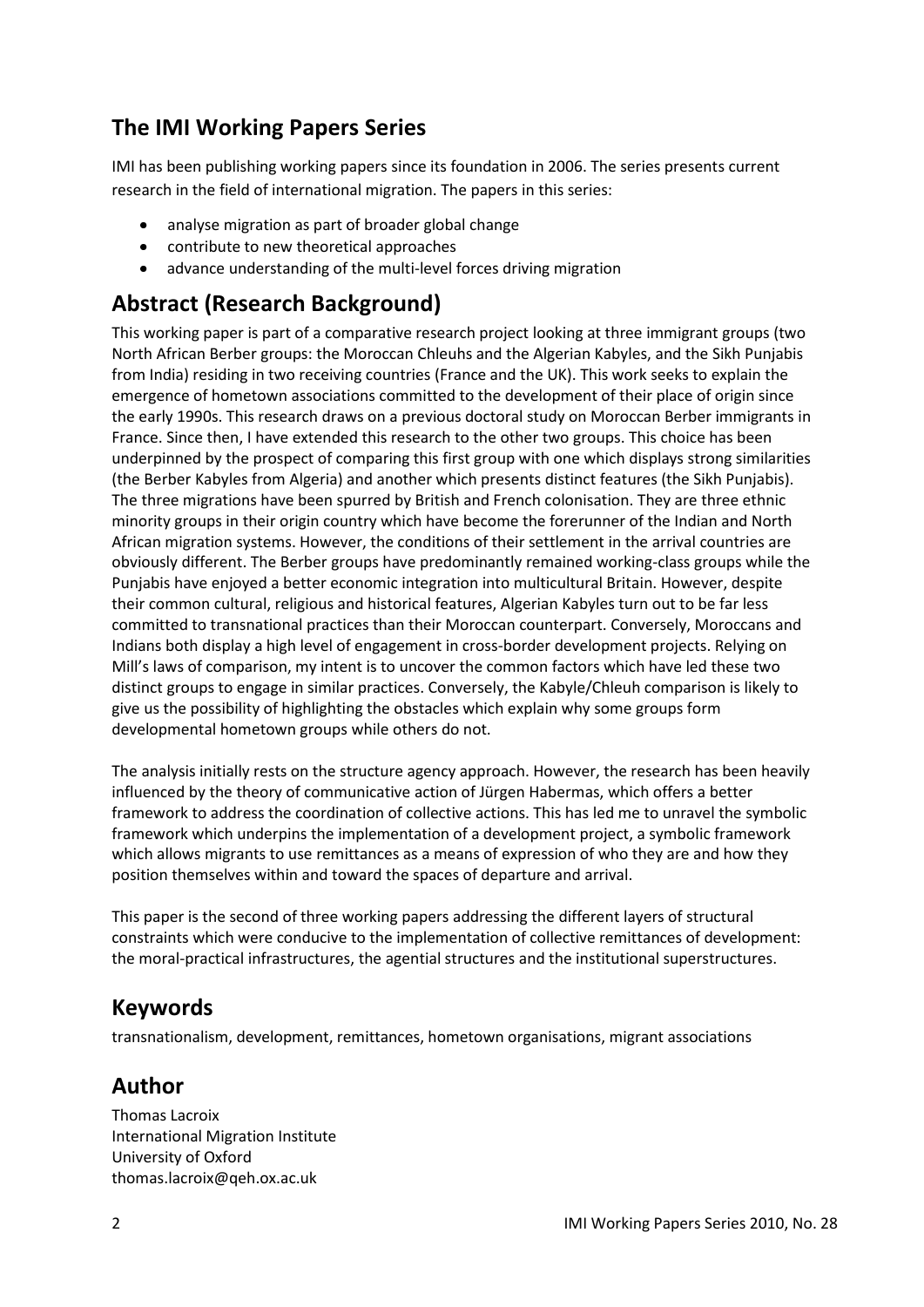# **Contents**

| 1 The forms and emergence of hometown groups among North Indians and North Africans in Europe |  |
|-----------------------------------------------------------------------------------------------|--|
| 1.1 The origin and constitution of hometown groups after the Second World War5                |  |
|                                                                                               |  |
|                                                                                               |  |
|                                                                                               |  |
|                                                                                               |  |
|                                                                                               |  |
|                                                                                               |  |
|                                                                                               |  |
|                                                                                               |  |
|                                                                                               |  |
|                                                                                               |  |
|                                                                                               |  |
|                                                                                               |  |
|                                                                                               |  |
|                                                                                               |  |
|                                                                                               |  |
| 3.5 Leadership without membership: the reinvention of social normativities  21                |  |
|                                                                                               |  |
|                                                                                               |  |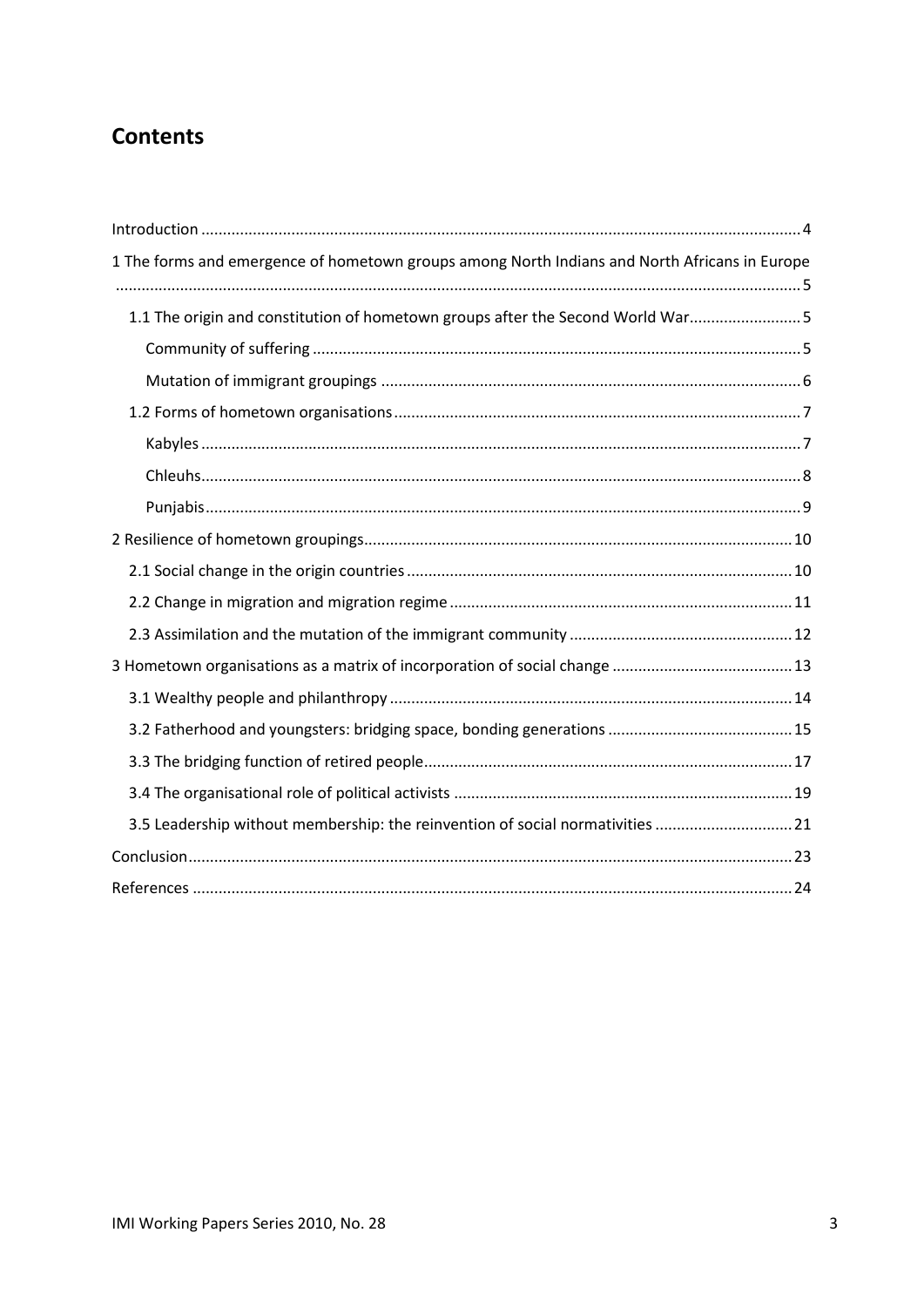# <span id="page-3-0"></span>**Introduction**

Development projects run by hometown organisations for the benefit of their place of origin, also called collective remittances, are common features of transnational linkages forged and sustained by migrants. In fact, hometown organisations have been a focus of interest since the very first publications on transnationalism in the early 1990s (Glick Schiller 1992, pp.2-4; Portes 1996). Contrary to individual remittances, collective remittances are far from being a universal phenomenon. This pattern of commitment can be observed among very different groups, such as the Mexicans in the US, the Moroccans in France, the Senegalese in Italy, or the Chinese in the nineteenth-century Far East; i.e. groups which have, *a priori*, nothing in common. It gained momentum during the 1990s among very different groups scattered around the globe. In addition, the existing literature on collective remittances stresses that the groups concerned are not national groups but regional ones. My previous study of the Moroccan case showed that the pattern of collective commitment has evolved greatly during the last twenty years, gradually shifting from religious or traditional projects to development ones (Lacroix 2005). The same trend is observed among other groups such as West Africans in Europe and Africa (Adepujo, 1974; Barkan et al. 1991; Daum 1998; 2000; de Haas, 2006; Gonin 1997; Mercer et al. 2008; Mohan 2006; Quiminal 1991), Latin Americans in the US (Babcock 2006; Fitzgerald 2004; Fox 2005; 2006; Goldring 2002; Ionescu, 2006; Levitt 2001; Orozco 2000; 2003; Portes et al. 2005; Smith 2006; Zabin & Radaban 1998).

In IMI Working Paper 27 (Lacroix 2010), I analysed the fundamental reasons which explain why Sikh Punjabis in the UK, and Moroccan Chleuhs and Algerian Kabyles in France, recreate hometown networks in the place of arrival. I argued that the primary function of hometown networks is to combine the individual and collective interests of the various actors involved in the migration process (namely the emigrants themselves, the households they are part of and the village community they belong to). The hometown groups transpose in the arrival country a moral framework which enables participants to achieve their migration project while remaining tied to their duties towards their household and origin community. Nowadays, North African and North Indian hometown networks in Europe seem to have lost their original *raison d'être*. The migration flows of Berbers and Sikhs are steadily waning while children of immigrants do not show any interest in renewing the associations of their elders. However, against all the odds, hometown groups are not only still active, but they turn out to have extended their field of activities by engaging in translocal development practices. The literature asserts that this trend started in the early 1990s.

This second working paper arising from IMI's 'Transnational Migrant Organisations' project explores the long-term evolution of North African and Punjabi hometown groups at the general level of agents and agency. My intention is to show how hometown organisations adapted to the transformation of their context to continue producing a shared communality of belonging. Besides the traditional functions of hometown organisations highlighted by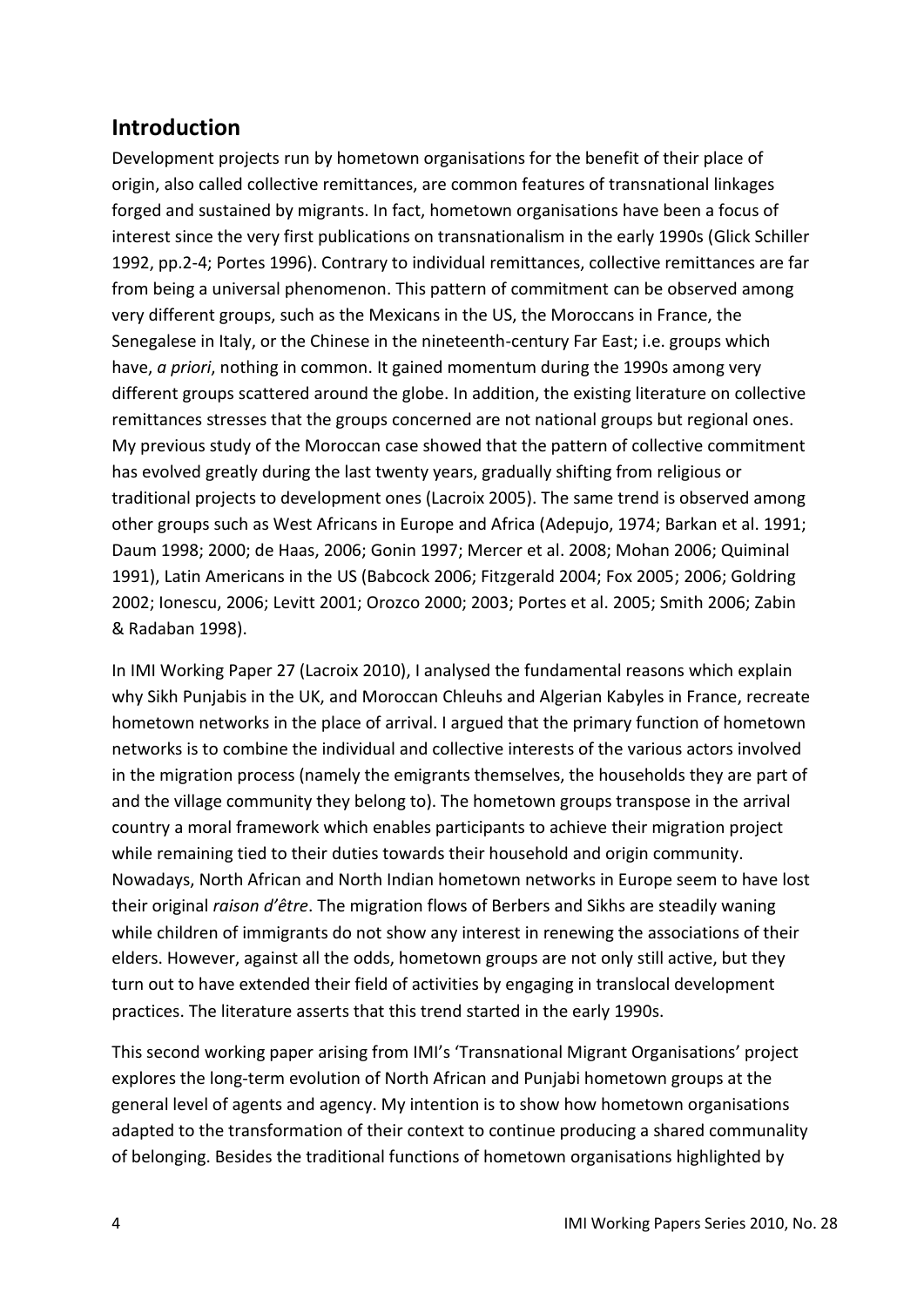the existing literature, this paper brings to the fore their capacity to incorporate social change.

The first section presents the different forms taken by hometown organisations among the three groups of reference for this study (Moroccan Chleuhs, Algerian Kabyles and Sikh Punjabis). The second section comes back to the different challenges faced by hometown groups since the end of the Second World War, such as decolonisation and post-colonisation wars, changing migration policies, assimilation, and their effect on hometown communities. Finally, I examine the adaptation of hometown organisations to the transformation of their environment. I argue that the engagement in development practices is the last avatar of their fundamental role, namely a matrix of incorporation of social change.

# <span id="page-4-0"></span>**1 The forms and emergence of hometown groups among North Indians and North Africans in Europe**

# <span id="page-4-1"></span>*1.1 The origin and constitution of hometown groups after the Second World War*

#### <span id="page-4-2"></span>**Community of suffering**

There is a sweet and sour flavour to the migration experience in Europe between the postwar years and the 1960s. On the one hand, emigrants constituted the bulk of the lumpenproletariat which supported the reconstruction effort of European states (Rex & Moore 1969; Sayad 1999). Newcomers were segregated into shabby hotels and housing in deprived city centres while working endless hours in factories, janitor work or the building industry. Five or six people sharing a room was not uncommon. Food expenses were also shared in order to reduce the cost of living. But, on the other hand, this austere life, authors note, was not purely imposed on emigrants, but also the result of a choice in accordance with their desire to remit the largest sums possible and shorten their stay. Immigrant groupings constituted what Pnina Werbner calls 'a community of suffering' (Werbner 1990) characterised by a relative absence of hierarchic relationships. For example, high-caste immigrants from Punjab did not begrudge taking 'impure' jobs such as janitor work or participating in housework alongside those of lower status (Helweg 1979: 43). Solidarity was also apparent when young men had to conceal from relatives back home immoral behaviour such as drinking, smoking or love affairs with local women. Among Sikh Punjabis, the vast majority of men shaved their beards and cut their hair.

International migration, in those times, was somewhat emancipating for those who had moved to Europe. Because of the sheer social transformation occurring in the origin locality, migration was resting on the crumbling of the traditional order. The mandated pre-war migration subordinated to a peasant order was superseded by a more adventurous migration driven by personal interest. Migration changed in nature. Abdelmalek Sayad put forward that Algerian emigrants were young unmarried men (Sayad 1999: 70), and therefore free from the obligations of a father. Migration was a transgression of the moral spaces delimited by the traditional social structures. Mohand Khelil notes that most of his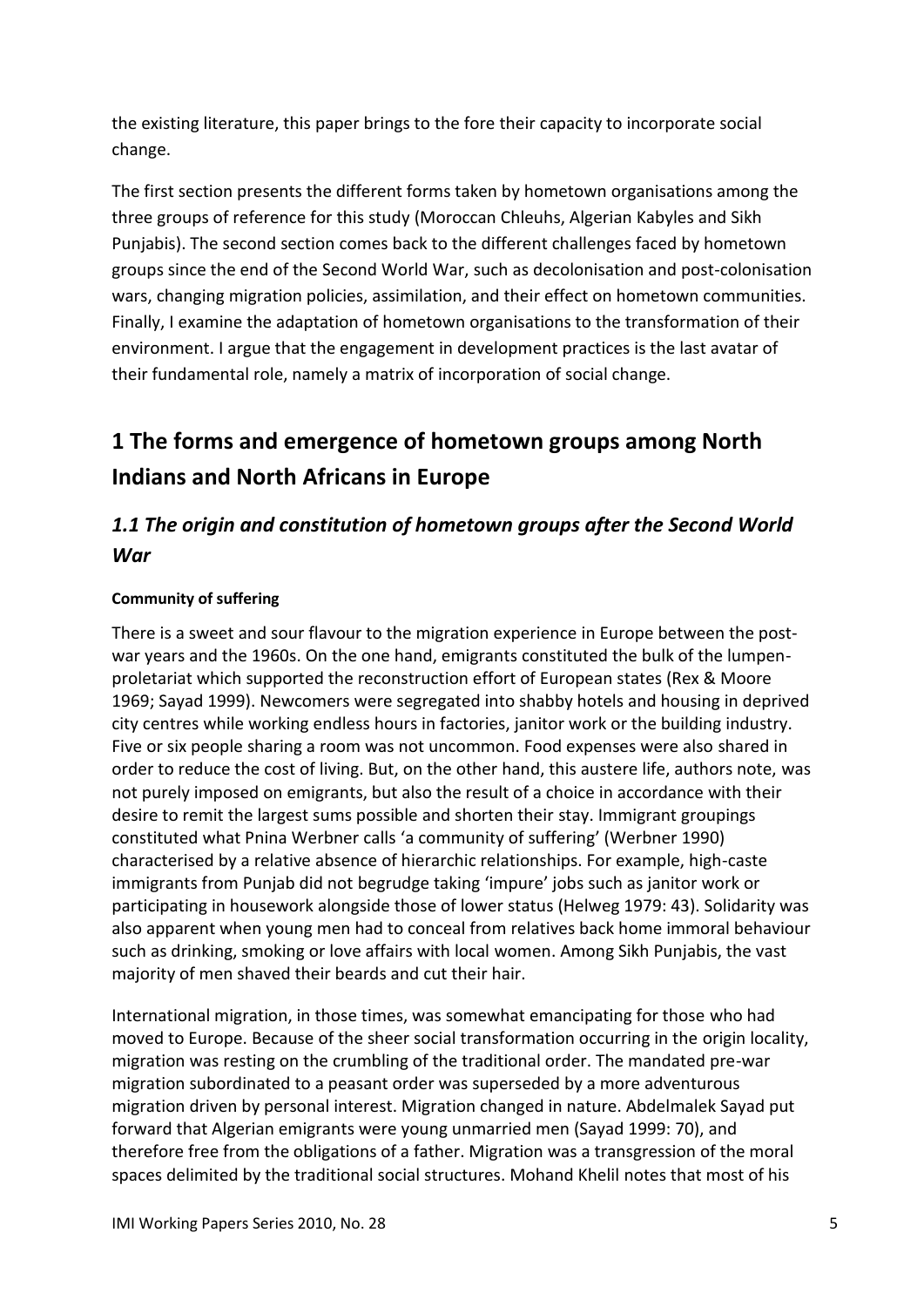Kabyle interviewees had had an affair and sometimes children, with a local woman (Khelil 1979: 207). In this context, untold truths and conscious lies became a way of coping with the paradoxes of migration. For those who came back home after a couple of years in a foreign country, hiding some aspects of their stay and lying about the reality of their life was a rule. In their narrative, the emphasis was put on the bright side of emigration, in order to comfort their audience and pander to their fascination for foreign lands and, by and large, their perception of what migration should be. Returned migrants had to manoeuvre along a fuzzy line between what could be told and what could not be heard, between what could be shown and what must not be seen. This divide was conducive to a fundamental fracture between the different spheres of life and, ultimately, it led migrants to endorse a divided identity between what they were in the host country (immigrants) and what they were in the origin area (emigrants). The relationships between expatriates and those left behind were therefore submitted to what Jørgen Carling calls a 'moral economy of belonging', which filtered out the transfer of values and behaviours (Carling 2008).

Emancipation was therefore not freedom. If someone's behaviour was going beyond the limits of the tolerable, a wide array of retaliation measures was available, from hunger strikes of determined mothers to the journey of fathers to fetch and bring back the ungrateful son. The tight relations within the 'community of suffering' provided a strong support for insertion in the host country but also kept the members connected to the origin community. Social pressure, though leaving some leeway for young men, was permanent. In that sense, the 'community of suffering' prefigures the establishment of migrant social institutions, mediating the relationships between emigrants and their social environment.

Likewise, the community of suffering was not a purely flat, anarchic community. The internal arrangements of immigrant groups were conducive to the emergence of new forms of leadership. The gate-keeping role of intermediaries between migrants and the host society endowed them with a *de facto* authority within the immigrant community: intermediaries such as the hostel/house managers or people acting as a go-between for employers and job seekers. Being literate, they helped newcomers with paperwork. They could also store the meagre savings of their clients and arrange transfers for them to the family back home. In exchange, their followers were expected to support them in case of factional conflicts.

#### <span id="page-5-0"></span>**Mutation of immigrant groupings**

From the early 1960s onwards, the number of immigrants in Britain and France soared. The net inflows of Indians to the UK amounted to 20,000 people a year during the decade. The Indian immigrant community reached half a million in the mid 1970s (Tinker 1977: 184). The number of Algerians in France increased from 211,000 in 1954 to 800,000 in 1972 (Khelil 1979: 91). In each country of departure, the phenomenon started encroaching on new regions, including urban areas. In addition, the movement of people became more complex. An increasing number of emigrants of rural origin spent a few years in a city in their own country before leaving the country of origin. The entry restrictions imposed by host countries led immigrants to opt for family reunification (i.e. the whole family emigrating) for fear of not being able to circulate as freely as they did before. However, the reasons underlying the mobility of women are far from clear-cut. Legal restrictions only account for the acceleration of the process, not for its initiation observed as early as the late 1950s. The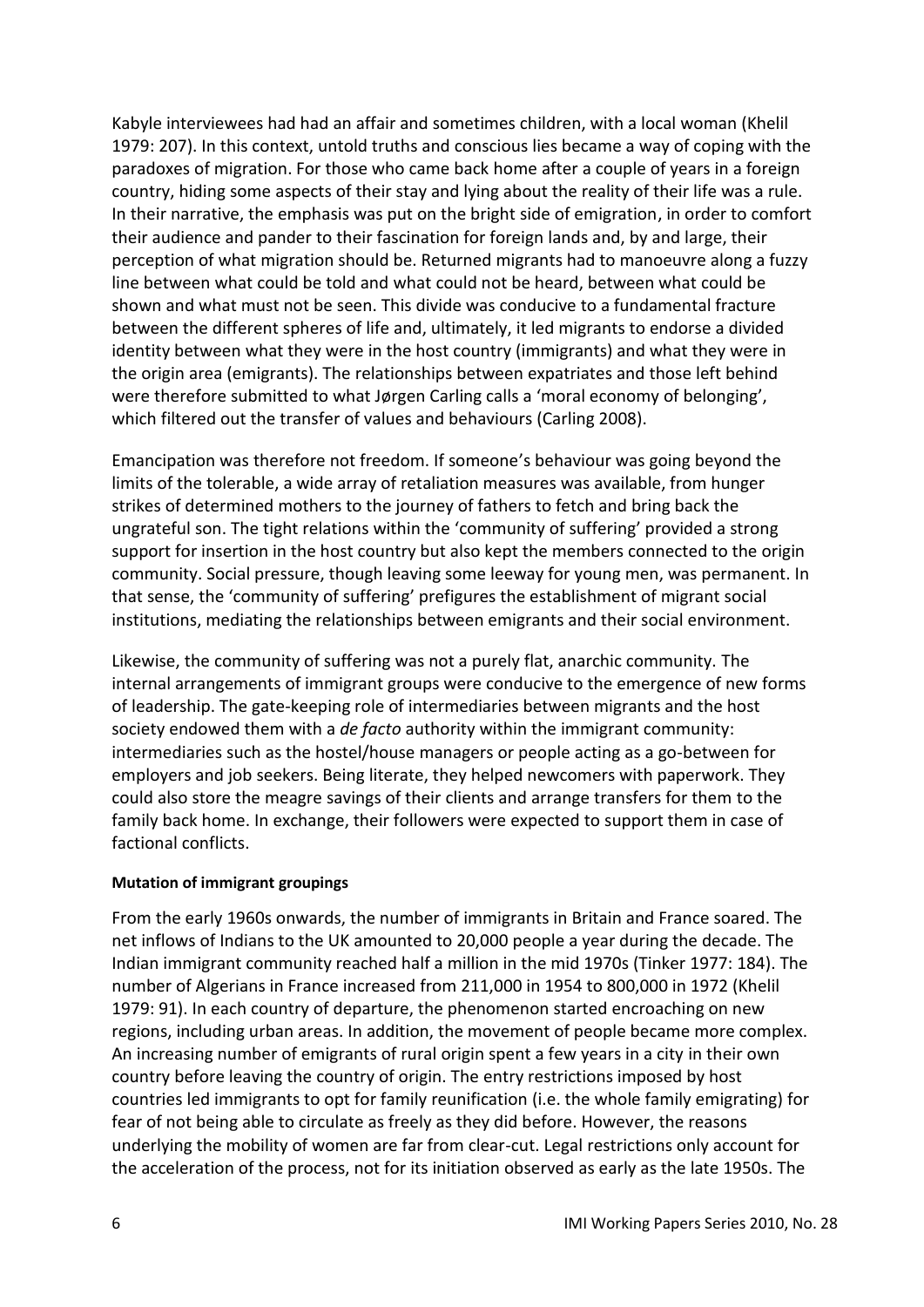proportion of women is the largest among Punjabis, where they constitute 50 per cent of inflows to the UK after 1962 (Tinker 1977: 184).

This mutation of immigrant groupings put an end to the former 'community of suffering'. First, immigrant village communities lost their homogeneity as they swelled with the arrival of newcomers. The re-composition of family units in settlement areas was conducive to a verticalisation of relationships between households and the concretion of social hierarchies. Pnina Werbner has extensively described the process of stratification of migrant communities taking place in the inter-household sphere (Werbner 1990). Households compete with each other for their social status to be acknowledged, establish networks between equals and position themselves within a social hierarchy. Immigrant communities therefore stratified as they developed. In parallel, migrants imported with them the rights and duties of villagers. The mechanics of social spatial representations wove together a moral framework which led expatriates to maintain a village ethos in a foreign land (see IMI Working Paper 27 [Lacroix 2010]). Villageness remained a prevailing pole of identification which 'ordered' the relationships between expatriates and the arrival society, and between expatriates and the origin community.

It is in this context that hometown organisations emerged to manage the contradictions between the increasing differentiation and the maintaining of a common village identity. Their appearance among Algerian Kabyles is noted as early as the 1950s (Direche-Slimani 1997; Khelil 1979). Based on personal investigations, I found that the first collective remittances to Punjab dated from the same period (see below, the Patiala example). Likewise, the building of a road in the early 1960s by expatriate Chleuh hometowners was reported by one interviewee. The severe droughts affecting Southern Morocco in the 1970s were in great part overcome thanks to the digging of new wells funded by emigrants (Pascon 1985). These initiatives hint at the formation of village networks in the country of arrival at the beginning of mass migration waves to France and the UK.

## <span id="page-6-0"></span>*1.2 Forms of hometown organisations*

#### <span id="page-6-1"></span>**Kabyles**

'When someone comes from Algeria, he goes directly to a town where there are fellows from his village. Personally, I arrived in the  $15<sup>th</sup>$  arrondissement of Paris. Why there? Because I had fellows from my village there. From Orly, I took a taxi to the 15<sup>th</sup> arrondissement. I arrived at midnight. There was no problem. I had a room to sleep in. I was more or less taken charge of during the first days, until I went to my brother's in St Ouen.

As you saw last time [the interviewee refers to a board meeting of the hometown organisation I attended], it was the same but under the statute of association. It has always existed since the beginning of Kabyle migration. Because, among Arabs, it does not exist this kind of thing. Because people arrive at the same place, it is easy to list them. A listing is done. As soon as there is a newcomer, he is registered at once. And once a week, there is a village gathering. It is a tradition. But it is not a formally registered association. It is a natural thing. Every village has it. There are fees. Every village has its own method. Fees vary according to the number of persons living in France. The first purpose is the one of body repatriation. The idea of village is that. And also to gather and talk about the news from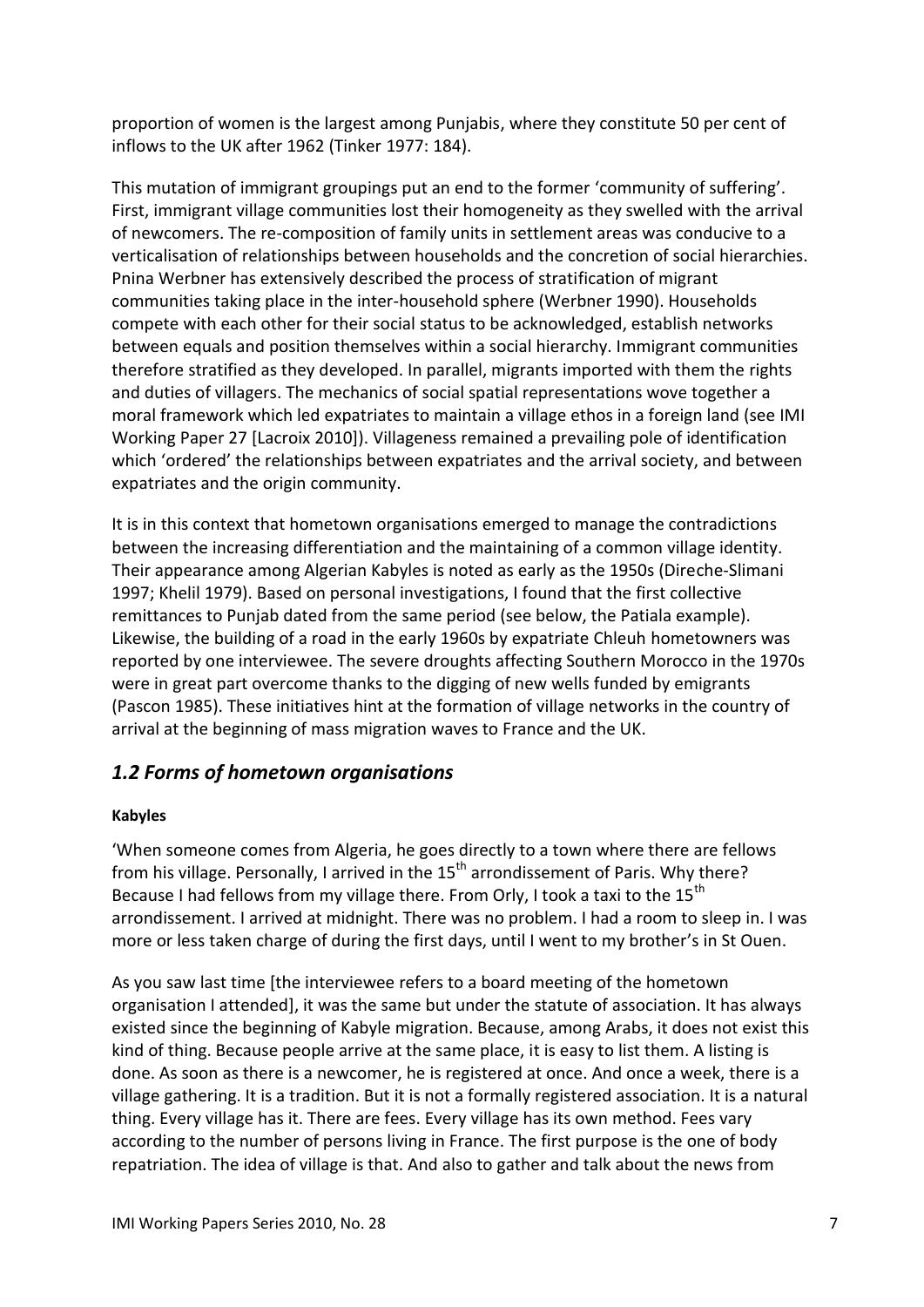there.' (Interview in Clichy in 2007 with Smail, a member of the board of trustees of Ouled Ali)

The Kabyles display the most structured form of hometown grouping of the three case studies (Kabyles, Chleuhs and Punjabis). The above interview illustrates the various functions of these organisations and their articulation with chain migration. They ease and orient the arrival of newcomers, and provide information about job and housing opportunities. This support constitutes the original gift which establishes a regime of mutual obligations between hometowners. It ushers the newcomer into the community of expatriate villagers. Simultaneously, this support settles the hometown group as a mediating institution between the newcomer and the arrival society. Hometown organisations also circulate information about the homeland and support a shared sense of identity and belonging to the place of origin. The interview illustrates the verticality and horizontality of migrant institutions.

At the core of the hometown organisation lies the *caisse*, i.e. the burial fund (they use this French term which means fund or kitty). In order to manage the fund, hometowners reproduce the *Tajmaat*, the customary assembly which rules the Berber village in Kabylia. Emigrants choose a leader from among themselves (the *Amin*), and household representatives (the *Tamen*), on the basis of respectability, skills and reputation. The members meet weekly in the leader's house or in a café owned by a village fellow. Their primary function is to maintain the *caisse* to cover the expenses of the repatriation of the corpse in case of the death of a fellow migrant. Their secondary role is to ensure that the members keep on fulfilling their duties towards their family and the village community in Algeria. In particular, they keep on taking part in the *tiwizi* – that is, the communal duties. The *tiwizi* refers to the customary agricultural system, but also includes other matters such as the maintaining of public and religious infrastructures (the mosque, the *Tajmaat* building, roads, etc.). The fees, as well as the participation in collective activities, are not voluntary, but compulsory. The sums paid to the fund are not periodical fees, but a community tax. If a member fails to pay, his participation is demanded by the *Amin*. The social pressure is guaranteed through a system of honour and reputation, which must be respected by every group member. Ultimately, serious faults and refusal to participate are sanctioned by banishment. This rare measure results in the impossibility for the banished to participate in any collective gatherings: weddings, religious ceremonies, etc. Interviewees reported that the contribution of people refusing to participate is sometimes covered by relatives unwilling to face the shame of the banishment of their kin. Lahcen, a Kabyle hometowner, is a case in point. He kept on paying the fees of his brother who objected to doing so, since the former had his own insurance provided by a private company.

#### <span id="page-7-0"></span>**Chleuhs**

The Moroccan case displays an intermediary level of structuring. Even if the Berber Chleuhs do not co-opt *Amin* and *Tamen* among them, they keep on fulfilling what the *tiwizi* implies. Like Kabyles, they are expected to carry on performing their duties as villagers. Their networked life is organised around regular lunches at the leader's home, and life course rituals such as marriages or circumcisions.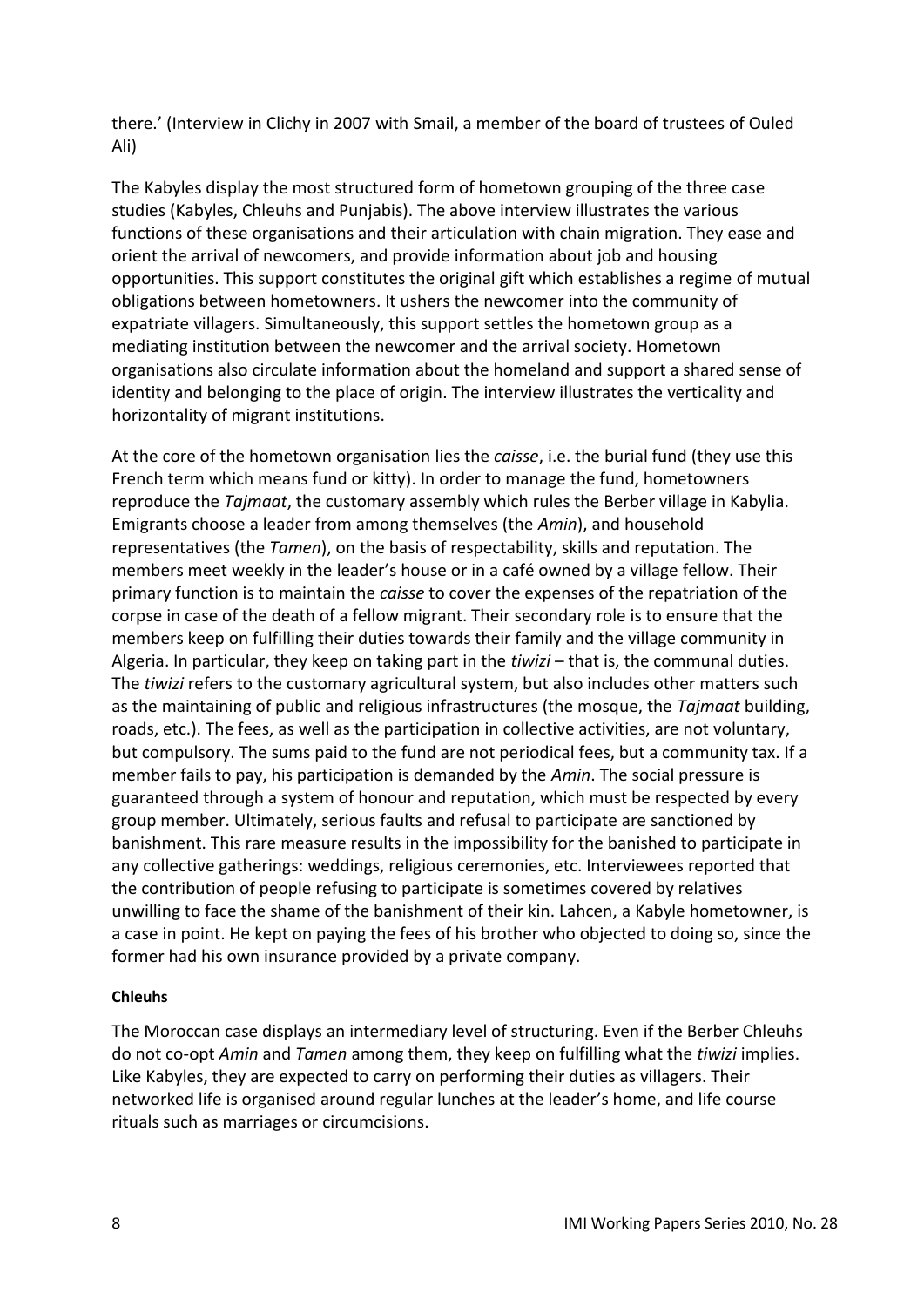#### <span id="page-8-0"></span>**Punjabis**

The Punjabis in the UK do not display a homogeneous pattern of structuring. Jats, a caste of landowner, formed the bulk of cohorts of immigrants who arrived in the 1960s in the UK. Sikh Jats have adopted a rather informal organisational pattern. Unlike their Ramgharia counterparts, who arrived in the late 1960s in the wake of the mass deportation of East African countries (Bhachu 1985), and unlike Hindu and Muslim groups originating from other parts of India, they have not reproduced caste committees. Nor have they formed burial committees as in the case of eastern Punjab Pakistanis (Joly 1987). The high level of informality probably explains the lack of interest in this pattern of organising in the literature on Indian community building. In addition, Indian hometown groupings are overshadowed by other identification patterns such as caste, religious and political affiliations.

However, even in the absence of a formal normative framework, the maintaining of a village organisation is apparent through the tight networks that Punjabis constitute in the host society. These networks perform the same functions as structured social institutions: easing the migration process while preserving social linkages and allegiance towards the village of origin. Newcomers usually have in their pocket the address of a relative when arriving for the first time in the UK. The spatial proximity allows regular meetings for parties, religious activities, social gatherings in homes or pubs, and weddings, but also for collective remittances. Collections are made to support a member or a household during significant life events: birth, marriage, death. Even in the absence of an institutionalised burial fund, the repatriation of the body of one member was a collective issue. Weddings are moments of particularly intense gift exchanges between families. Besides weddings, 'kitty clubs' are another institution where social interactions are cemented by gift exchanges. Kitty clubs are rotating credit institutions of women of the same social status who regularly gather in one of the members' homes. During each gathering, members are to give a lump sum of money to a kitty. The receiver of the whole sum is drawn among the attendees. Finally, return to the homeland is also a time to express success, attachment and allegiance in the form of gifts to relatives and the wider community. In addition to gifts and remittances, migrants also invest in land. Wealthy individuals or collectives mobilise in order to construct a Gurudwara (Sikh temple) or a school, or to spend money on conspicuous religious rituals.

The diversity of forms taken by hometown groups among the three groups of reference is striking, ranging from highly structured organisations to loose networks. Beyond their formal differences, these groups have in common the functions they assume. These functions go far beyond the support of migratory chains and arrivals of newcomers. Hometown groups used to have an overall role of surveillance of who and what used to circulate between the host and home lands: the circulation of people, of bodies (through burial funds), of gifts (for example during weddings) and of remittances (if someone failed to send his share of saving to his family back home, he could be pressured into doing it by other hometowners). As shown below, the hometown organisations can have a life span of several decades. In fact, these groups have shown an astonishing resilience to change. They have proved to be capable of evolving and adapting to the transformation of their environment and of the immigrant community. This observation invalidates the perception of hometown organisations as a purely conservative organisation meant to protect a village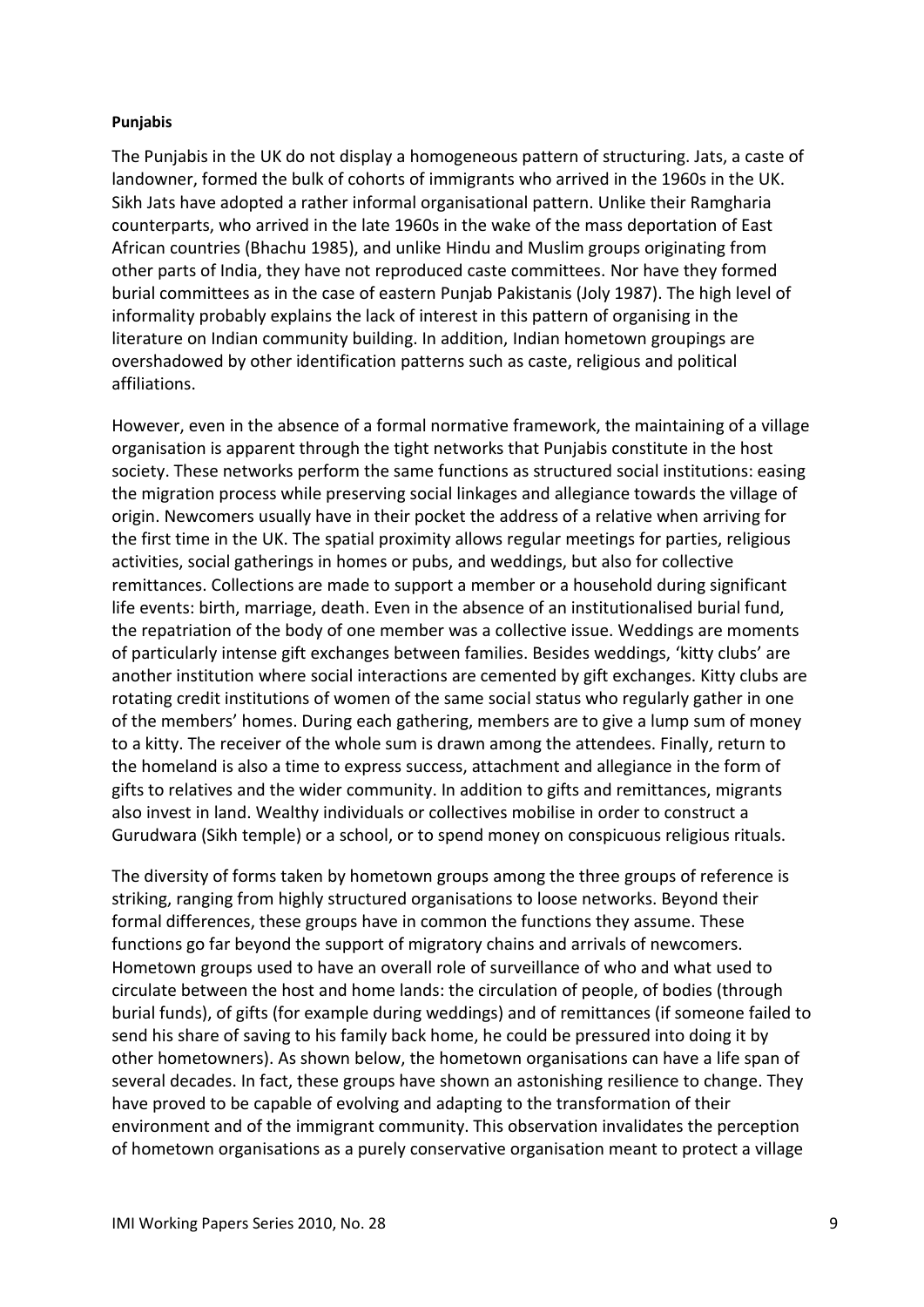ethnicity. In order to improve our understanding of hometown groupings, the next section scrutinises this resilience to the passage of time.

# <span id="page-9-0"></span>**2 Resilience of hometown groupings**

Hometown groups have faced three major changes during the last sixty years: the social, political and economic transformation of the origin countries; the modification of migration routes and migration regime; and the mutation of immigrant communities under the joint effects of integration and new migration waves. This section presents each these three processes of social transformation which, because they were conducive to a radical transformation of the initial conditions of migration, undermined the original *raison d'être*  of hometown organisations. In this context, one observes an individualisation of transnational relationships with the homeland.

# <span id="page-9-1"></span>*2.1 Social change in the origin countries*

In the early 1950s, Punjab, Kabylia, and southern Morocco were at three different stages of social transformation. India was a newly independent country. The transformation of agrarian structures started in the late nineteenth century with the abandonment of collective land management, the introduction of the *Jajmanji, 1* and the private property regime (Mayer 1993). This movement gained momentum in the 1960s when the government responded to the shortage of food by implementing the Green Revolution in 1966. The plan aimed to improve land productivity by the introduction of mechanisation, pesticides and improved seeds and crops. Punjab became the main granary of India. The social and legal transformation of the state favoured entrepreneurial behaviours but widened the gap between landowners and landless workers (and between castes). In addition, Punjab's agricultural specialisation constrained its industrial development for the benefit of other Indian states. The growing internal and external imbalances set the backdrop for the civil war which flared up in 1984, when the Indian Army attacked the Golden Temple (the holiest Sikh shrine) to flush out a group of Sikh extremists. The country fell into a civil war which primarily targeted civil-society forces and saw a widespread use of terror. After the war, in the early 1990s, the Indian government put an end to its traditional self-centred development policy and protectionism. The authorities implemented an IMFinspired structural adjustment policy which deregulated further the legal framework, was conducive to the withdrawal of the central state (and its financial commitments) from the local scale and, conversely, to an increased capacity of local authorities and civil-society actors.

In Algeria, the Kabyle area was heavily affected by both colonisation and decolonisation processes. In the late nineteenth century, the French authorities proceeded to mass expropriation in the wake of the revolt that flared up in 1870. These expropriations and the subsequent impoverishment of the area triggered the first migration waves to other Algerian areas and to France. During the decolonisation war, the Kabyle countryside was further affected not only by the fierce fights but also by the regrouping of the rural population into camps. But the turmoil did not stop with the end of the war. In the

**.** 

<sup>&</sup>lt;sup>1</sup> The Jajmanji was a customary rule regulating the patron–client relationships between castes.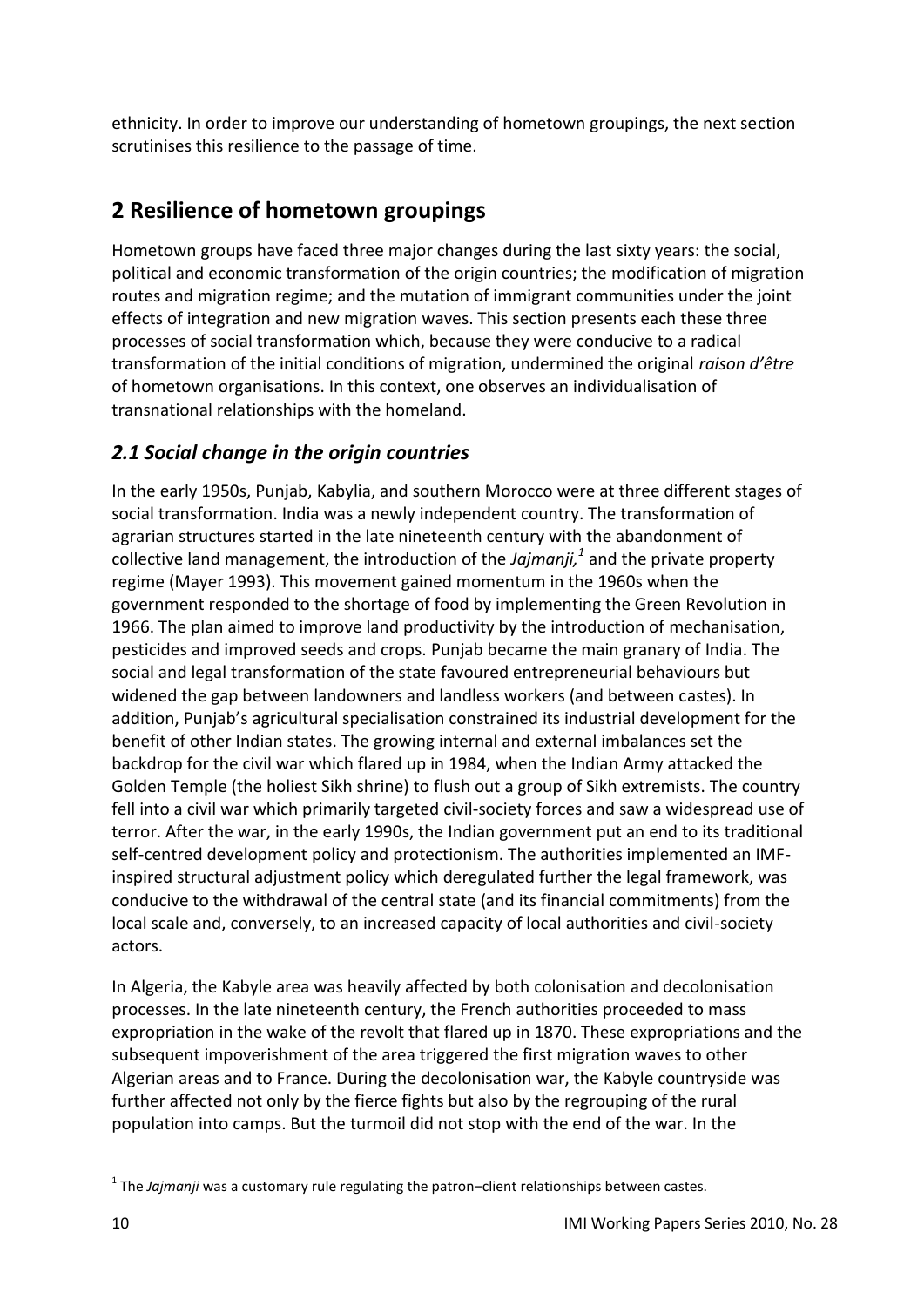immediate wake of independence in 1962, the first uprising of Berberist activists flared up in the Kabyle Mountains; they were reacting against the national project of state authorities, which denied any right to cultural minorities and nationalised the Arabic language and culture. Regular outbreaks of violence against the state *hoghra*<sup>2</sup> have occurred during the last three decades. The largest ones took place in 1980 (the so called Berber Spring) and in 2001 (the Black Spring).

Social changes in the Moroccan countryside have been slower than in India and Algeria. Economic and social evolution was deliberately frozen by the colonial polity and then by the monarchy after independence in order to maintain the political and civil order of the area (Leveau 1985). It was only in the 1980s, with the first structural adjustment plan, that major transformations occurred. The traditional authorities were rapidly ousted by a bureaucratic management of land and agriculture. These changes were further reinforced by the second adjustment plan in the 1990s, which, as in India, led to state withdrawal and the rise of local powers.

Colonisation, decolonisation, confrontational integration into a postcolonial state and structural adjustment plans have been the main factors of change in the three considered areas. Social transformation, in the three examples, is characterised by the collapse of traditional social structures, the end of collective land management and, conversely, the rise of capitalism and individualism (Bourdieu 1977). These processes affected the *raison d'être* of hometown organisations, which are primarily based on traditional solidarities. The rise of individualism opened an avenue for cross-border individual practices escaping the control of the community. In Punjab, where the Green Revolution transformed the socio-economic context, it became possible for expatriates to invest their savings in small businesses. The same phenomenon was observed in North Africa but to a far lesser extent. Investments in individual plots (and therefore outside *tiwizi* regulation) were for a long time limited to water pumps and agricultural equipment in some areas of southern Morocco and Kabylia (de Haas, 2003: 253–61; Mter 1995). These new forms of remittances testify to new forms of relationships with the sending area, more driven by individual concerns than by community obligations.

## <span id="page-10-0"></span>*2.2 Change in migration and migration regime*

After the two oil shocks of 1973 and 1979, Britain and France adopted a zero immigration policy. In the UK, the policies adopted in 1962 and 1968 that were meant to curtail immigration flows were further complemented in 1979 by a law withdrawing any specific right of entry to Commonwealth citizens. In France, the government suspended labour immigration in 1974. Visas were imposed in the wake of the 1986 bombings in the Parisian underground, thus allowing for stricter controls at the border. These measures were conducive to a complete reconfiguration of immigration flows. Stocks of undocumented migrants, whether arrived illegally or over-stayers lingering after their permits expired, started increasing in the late 1980s.

Family migration (along with highly skilled immigrants and refugees) offset the decline of unskilled labour immigration which had so far prevailed. But, more importantly, the closure

1

<sup>&</sup>lt;sup>2</sup> Hoghra is the Arabic term for despise. It is a term used by Kabyles to describe the perceived discrimination on the part of official authorities (and Arabs in general) towards the Berber population.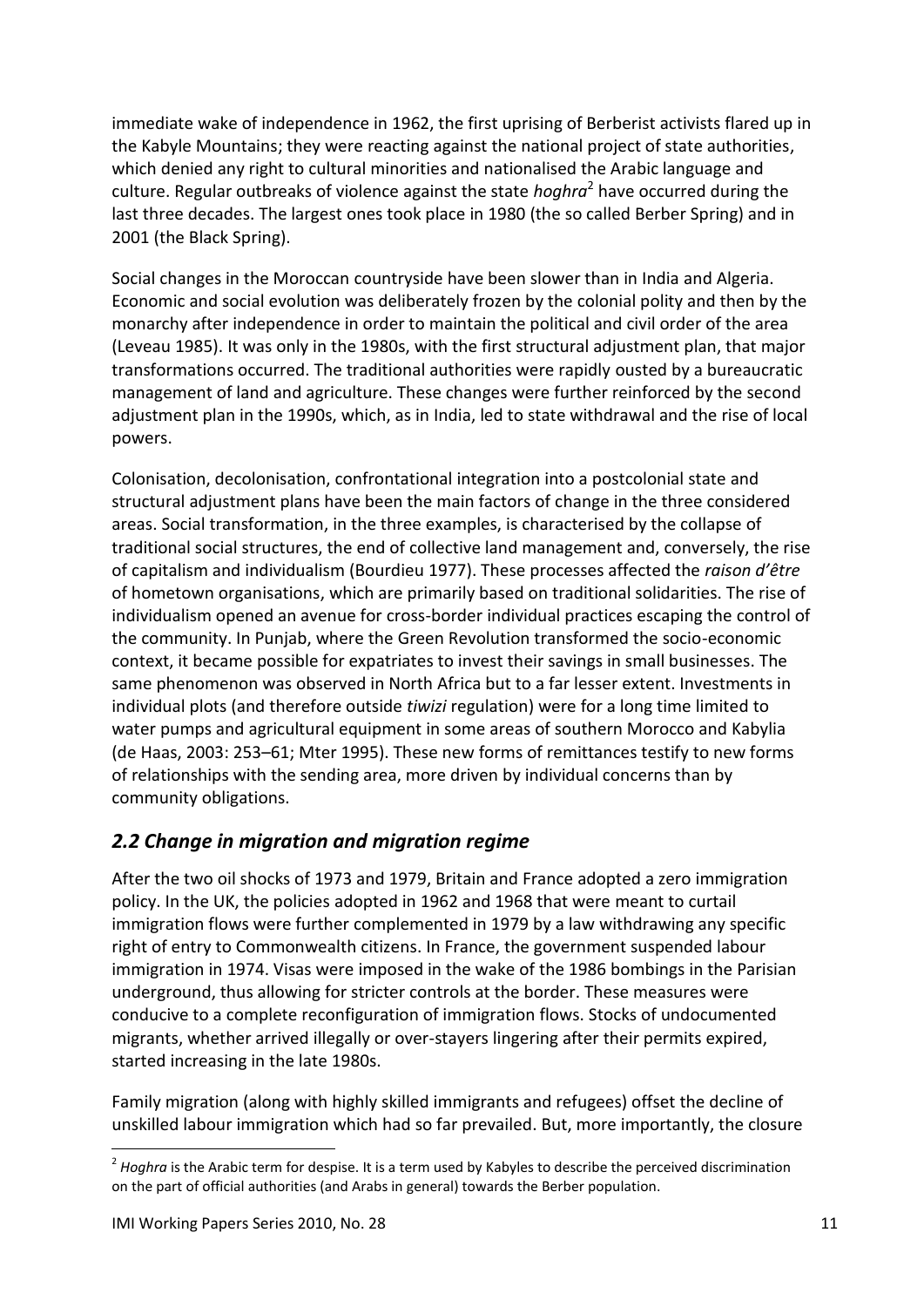of borders put an end to the possibility for migrants to circulate freely and to maintain chain migration. The migration of women occurred at a moment when the decline of chain migration was weakening the capacity of origin communities to keep a grasp on expatriate behaviours. The re-composition of households in the country of arrival had deep impacts on hometown networks. Beforehand, short-term stays and the presence of wives and children in villages acted as primary safeguards against the temptation to cut off ties with the village. Their arrival removed this safeguard.

In addition, in the wake of family reunification, emigrants left shabby hotels in city centres and slums for social and private housing. This often dismantled the spatial aggregation of hometown networks, especially in France where available cheap housing was to be found in distant suburbs. In other words, family reunification ended the 'community of suffering'. This was less the case in the UK where the housing market left the possibility for the emergence of 'little Indias' in city centres. Finally, the reconstitution of the family in the host country transformed the migration project. The migrants were led to imagine themselves being in the place of arrival in the longer term. As a consequence, it disturbed the relationships with the homeland. With the arrival of women and the transposition of the household, the place of arrival became the setting of new responsibilities for migrants. Put differently, family reunification implied a dualisation of the moral geography of migration. To the moral obligations to remit, and to remain tied to the village community, were added the moral duties of the family household.

## <span id="page-11-0"></span>*2.3 Assimilation and the mutation of the immigrant community*

Finally, hometown networks survived the insertion of immigrants and immigrant communities into the host society and the subsequent rise of alternate identities. From the 1960s onwards, one observes the emergence of the black and minority ethnic working class movement. Algerians and Moroccans were active in industrial movements fuelled by the crisis of industrial employment in the 1970s and 1980s (Wihtol de Wenden 1988). In the UK, the Indian Workers Association was one of the leading organisations of the black working class movement (Husband 1982; Ramdin 1987). Immigrant activism spread among workers a proletarian identity imbued with Marxist references. A class of leaders emerged. Among North Africans, this phenomenon disrupted further the relationships between emigrants and those left behind: leftist movements and working-class values were condemned both by national and traditional authorities in the sending areas. Stories of immigrants exchanging their European working-class clothes for the Arabic gandoura on the boat on their way back to the origin country are classic snapshots of the émigré–immigré life. The situation was far less confrontational in Punjab where communist parties were powerful and well embedded at the local level.

After the second half of the 1980s, the general collapse of working-class structures led to a rapid disaffection of working-class organisations. They were superseded by the rise of ethno-religious identities during the late 1980s. The shift was gradual in the North African case (Muslim organisations are now the largest associations among North Africans [Dumont 2008]), but dramatic among Indians. The civil war in Punjab marked the rise of the Khalistani movement, a radical Sikh movement claiming the independence of Punjab. The ''movement accelerated in the span of few years the collapse of the main Indian organisations (among them, the Indian Workers Association) and the merging of the political and the religious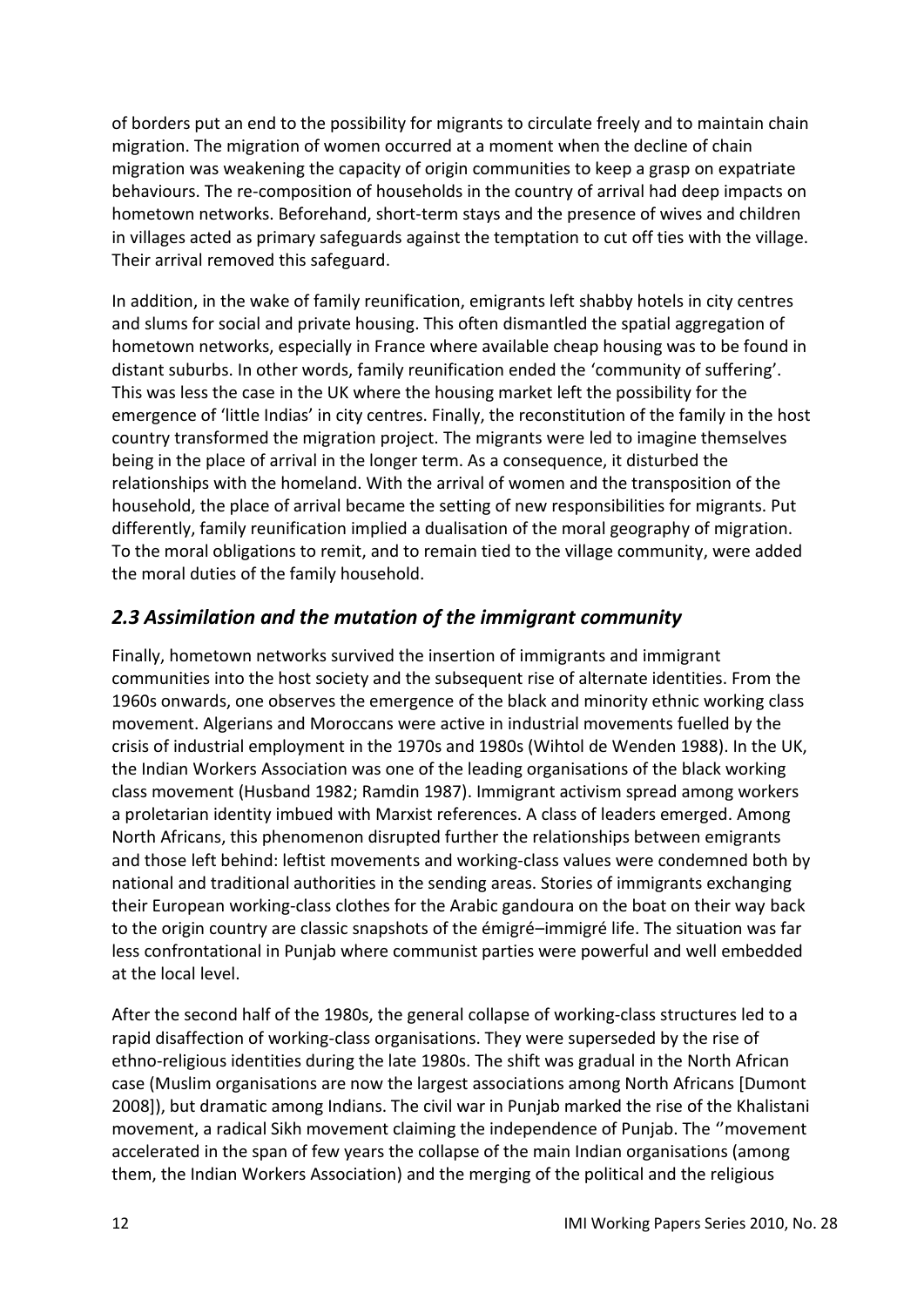among UK-based Indian organisations. Proletarian and religious identities both transcend local belongings. In that respect, these overarching identities are potentially at odds with village belongings.

Besides the rise of new identities, the overall diversification of socio-professional statuses undermined communal identifications. For example, in the 1980s, the contraction of industrial employment threw numerous workers on the dole. Some of them chose to create their own employment through entrepreneurship. The 1980s thus became a period of thriving ethnic entrepreneurship. Large Indian and North African marketplaces developed, in Belsunce (Marseilles), Place Voltaire (Gennevilliers), Barbès (Paris), Southall (London) and Handsworth (Birmingham) (Ait Ouaziz 1989; Lacroix 2009; Tarrius 1995). The 1980s thus accelerated a trend of diversification of immigrant groups, with, at the bottom of the social scale, the appearance of undocumented workers surviving in the black job market and, at the opposite end, elite traders and businessmen. The development of a business class added to the general growth of an upper class of students, engineers and professionals. Hometown groups became less useful as their members followed different paths and different integration trajectories.

Against all the odds, hometown groupings remain a common pattern of organising among North African and North Indian migrants. The density of collective remittances observed in Punjab and southern Morocco testifies to their dynamism. Despite their lesser engagement in development activities, Kabyle hometown organisations are reported by informants to be numerous at least in the Paris region and in Marseilles. This resilience is all the more surprising since hometown organisations have practically lost their original *raison d'être*. New inflows from the three regions are tenuous, community control over marriages tends to be a thing of the past, and insurance companies have replaced the repatriation fund. Hometown organisations have survived decolonisation and the postcolonial reconstruction of the South, and the transformation of migration regimes and immigrant communities in the North. They have survived racism and assimilation, wars and civil conflicts, the collapse of Marx and the rise of God. In fact, hometown networks and organisations have withstood half a century of world history.

# <span id="page-12-0"></span>**3 Hometown organisations as a matrix of incorporation of social change**

As seen above, the passage of time has diversified hometown groups to an extent that their members often have little more in common than a common origin. It remains to be seen why hometown groups have sustained themselves and what role development plays in this process. As will be shown, in the three examples considered, the evolution of hometown organisations has been very strong. Hometown organisations have adopted new patterns of functioning (such as the opening of a bank account, registration, etc.) and have engaged in a new field of activities (development). It can therefore be argued that hometown organisations survived because they evolved with time and not because of conservative tendencies and social reproduction. It remains to be seen *how* hometown groups evolved and adapted to renew their legitimacy among migrants. A closer scrutiny of the incentives of the different categories of actor shows that, beyond their differences, hometown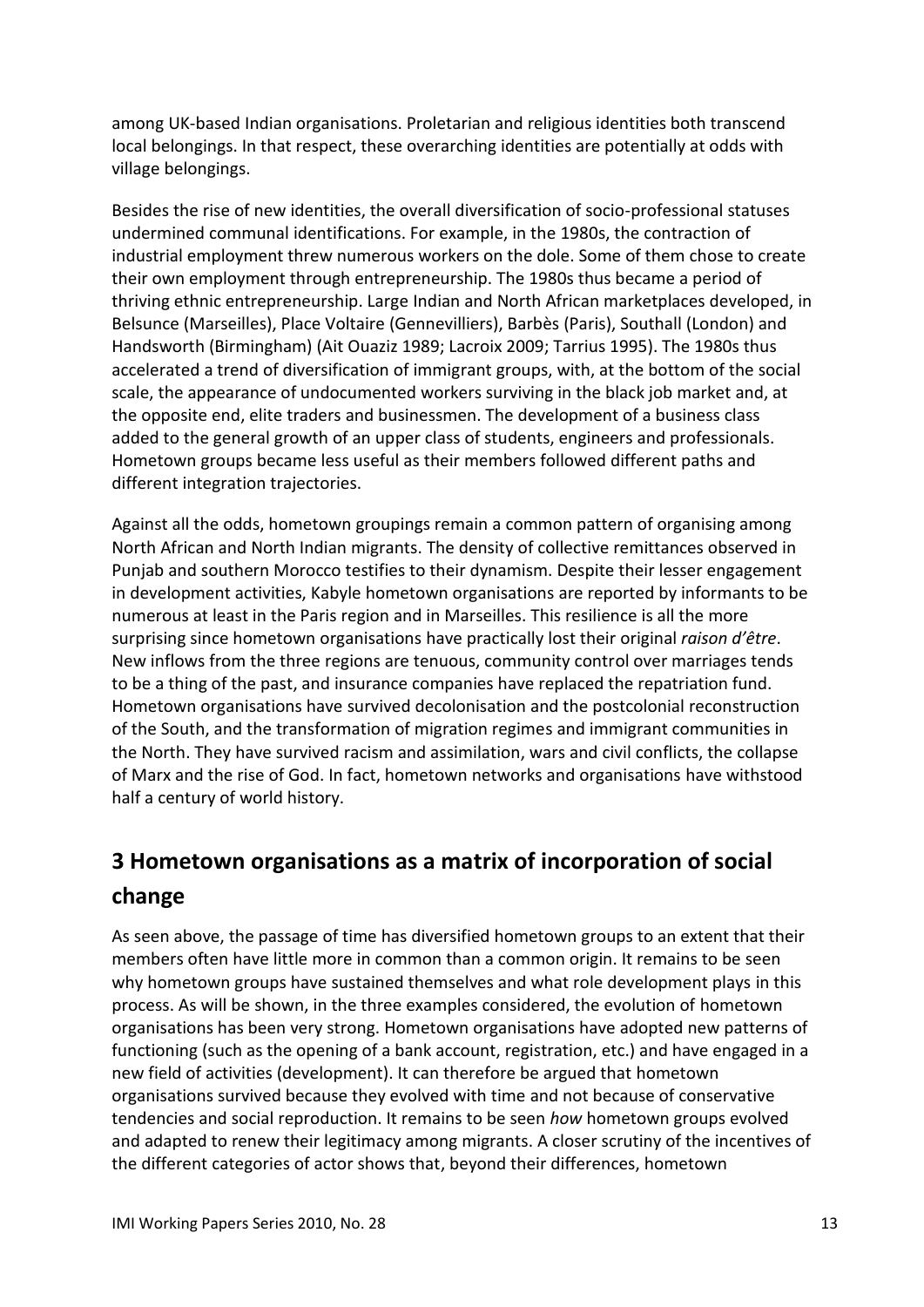organisations provide them with a framework of conciliation of the paradoxes and contradictions of migration. Hometown organisations provide migrants with the possibility of managing the tensions inherent to their fragmented identities between emigrant and immigrant. Development, an object of widely shared consensus, provides a framework which unifies the group and gives members meaning to their migration. The role and incentives of the main categories of actors intervening in hometown organisations are examined below.

## <span id="page-13-0"></span>*3.1 Wealthy people and philanthropy*

Wealthy people engaged in development practices are an important group among Indian Punjabis. Affluent people, such as successful entrepreneurs, tend to be involved in personal philanthropic initiatives, often outside village networks. Their personal financial contributions to hometown projects are usually outstandingly above the average. Hometown networks endowed with a large amount of financial resources do not organise festivities in order to collect money as observed in the North African case. But these people pay the price of their leadership: they often have to mobilise their personal fortune to cover extra and unexpected expenses which are not covered by network collection.

The role of wealthy actors is illustrated by the example of Bhikhi HTO. Bhikhi is one of the 'large' villages of Daoba (over 12,000 permanent inhabitants), in the heart of the Jat country in Punjab. The existence of a small emigration is reported prior to the First World War. During this period, the son of the head of the Daoba village left for the USA. But administrative obstacles constrained him to change his route and he landed in Argentina, where his fate was bound to change definitively. There, he met Indian activists of the Gadr movement, the first pro-independence party. By means of diverse routes (he spent several years in Moscow to receive training) he returned to Punjab with the duty to organise a local insurrection. After independence, he became a communist leader and divided his life between Punjab and the Midlands (UK), where his two sons are established. On the basis of his charisma, past and family reputation, he sparked a collective energy among the Bhikhi hometown network, whose achievements are manifold. The leader died in 2009 at the age of 102.

While he grew older and withdrew from public activities, a young doctor came to the fore and engaged in a large educational project to found a university called Achich College. This doctor is a cousin of the son of the old leader. His engagement in the project was spurred by the death of one of his nephews. The College was named after the late nephew. After the completion of this first project, a new one was launched to build a village hospital. A collection was made among expatriates from the UK, Canada, US, and emigrants in large Indian cities. In order to encourage large donations, a title of 'life member', with the name carved in marble in the hospital hall, was granted to those offering over £10,000. Hometowners were also given the opportunity to sponsor a room by providing the equipment and its maintenance. The room would be named after the sponsor, with a copper board screwed next to the door. The land where the building is set up was donated by a friend of the old leader. An association was founded to co-ordinate the collection and the implementation of the project: the Bhikhi Hospital Charitable Trust. The committee of the association, headed by the doctor, is established in Birmingham where the largest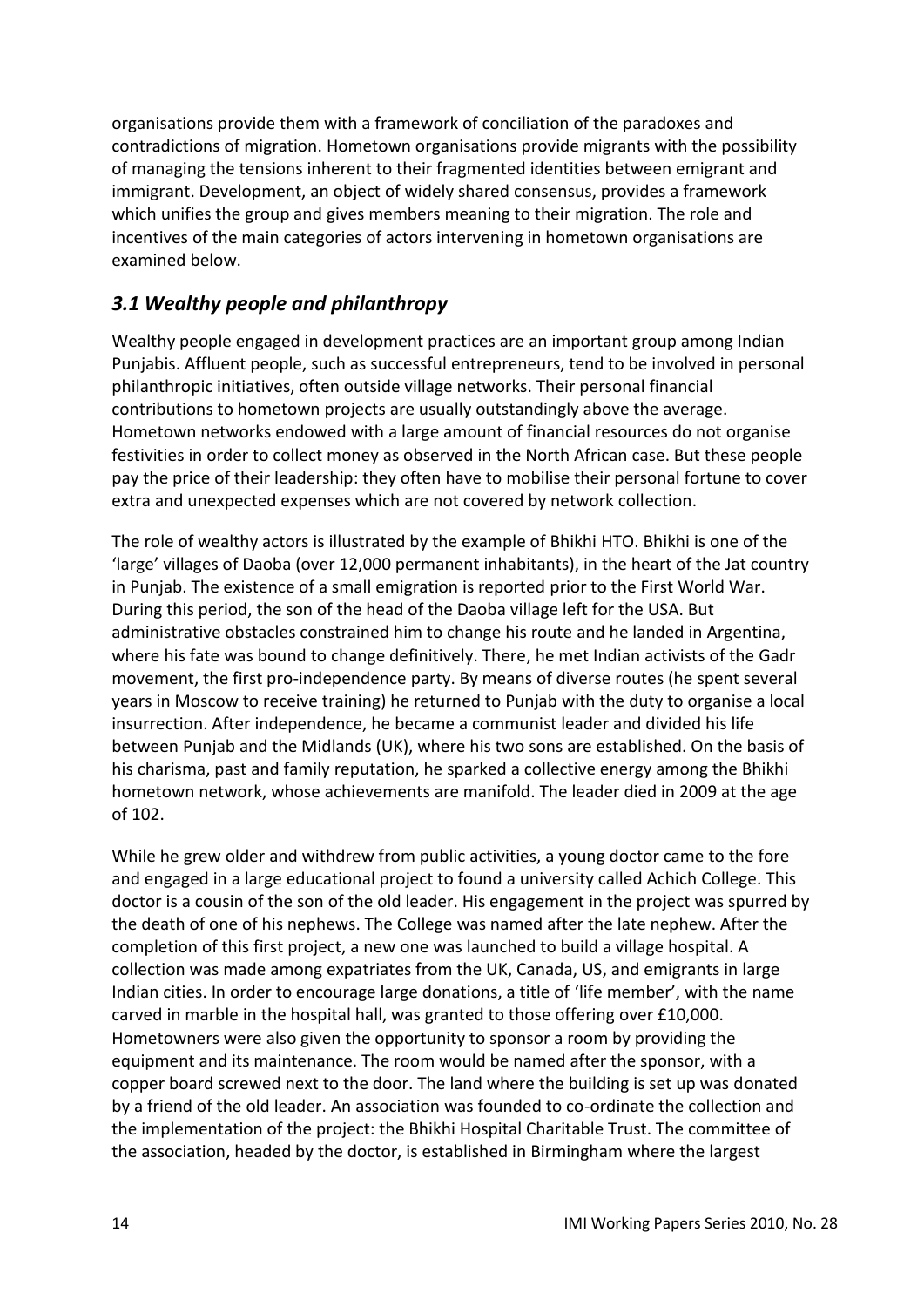overseas Bhikhi community is settled. He contributed financially to the project on many occasions in order to cater for unexpected expenses.

This example illustrates two styles of leadership. While the old leader relied on his charisma and family status to mobilise 'human' resources, the young doctor relies on his personal fortune and energy to mobilise financial resources. But his discourse highlights the use of another form of power, namely positional power (i.e. the power proceeding from the positioning between two distinct social fields and the capacity to mobilise assets between them). The doctor justifies his engagement by his knowledge of the needs of the local population, i.e. of the discrepancies between here and there: 'the health service in Punjab villages is very poor' (Jugjit, 2009, Birmingham, head of Bhikhi Hospital Charitable Trust). The needs of the population are defined in terms of lacks. He thus conceives the condition of the village community through what they do not have. In contrast, he positions himself through his capacity to fulfil these lacks: 'being in the medical profession, I thought I could do something medical in my village'. In short, the doctor is a philanthropist who emphasises the poverty of the local population in order to build his upper-class status. Philanthropy, as Georg Simmel suggests, implies the identification of a category of have-nots which enables the wealthy to constitute themselves as a class (Simmel 2005). This strategy is deployed at a global level as it ties together the members of the same class spread across a different country. In the above example, the status of life-member and room sponsorship are two ways through which wealthy hometowners enter the closed circle of a transnational Bhikhi elite. Development initiatives are, for rich people, a class distinction strategy.

### <span id="page-14-0"></span>*3.2 Fatherhood and youngsters: bridging space, bonding generations*

The children of immigrants are seldom interested in community activities. They have not internalised the village ethos and are reluctant to share the burden of its duties. They have different yearnings and do not nurture the same attachment to their parents' place of origin. Besides, traditional village organisations as a patriarchal system, are, for youngsters, closed by birthright. They have to deal with a social organisation which grants primary power to elderly people. For these reasons, their role is more indirect. Immigrants' children, by their very presence, radically transformed both the self-perception and the perception of their place in the world of immigrant communities. As offspring grew up and started themselves to have children, the host country became for immigrants the home country of their descendants. They found themselves split between two homelands, the one of their ancestors and the one of their descendants, between their past and future. This brought to the place of arrival a value which redefined the moral geography in which migration is inscribed. While, previously, the place of departure was thought of as the unique legitimate place where the migration project was conceived, the birth of children redefined this project. Migrants found themselves obliged to spend more time and resources in the place of arrival to cater for the needs of the household. Their role of father/mother took precedence over the one of son/daughter. The dualisation of the moral space of migration dovetailed into a dualisation of status and of identity. For many, the lack of interest displayed by their children in their roots was endured with difficulty. Their children's disinterest echoed the split between their identity of emigrant and of immigrant. In this context, development projects are conceived by hometowners as an attempt to bridge generations. Most interviewees said that they informed their offspring of the nature and progress of the projects, even if the former were not actively involved. Others presented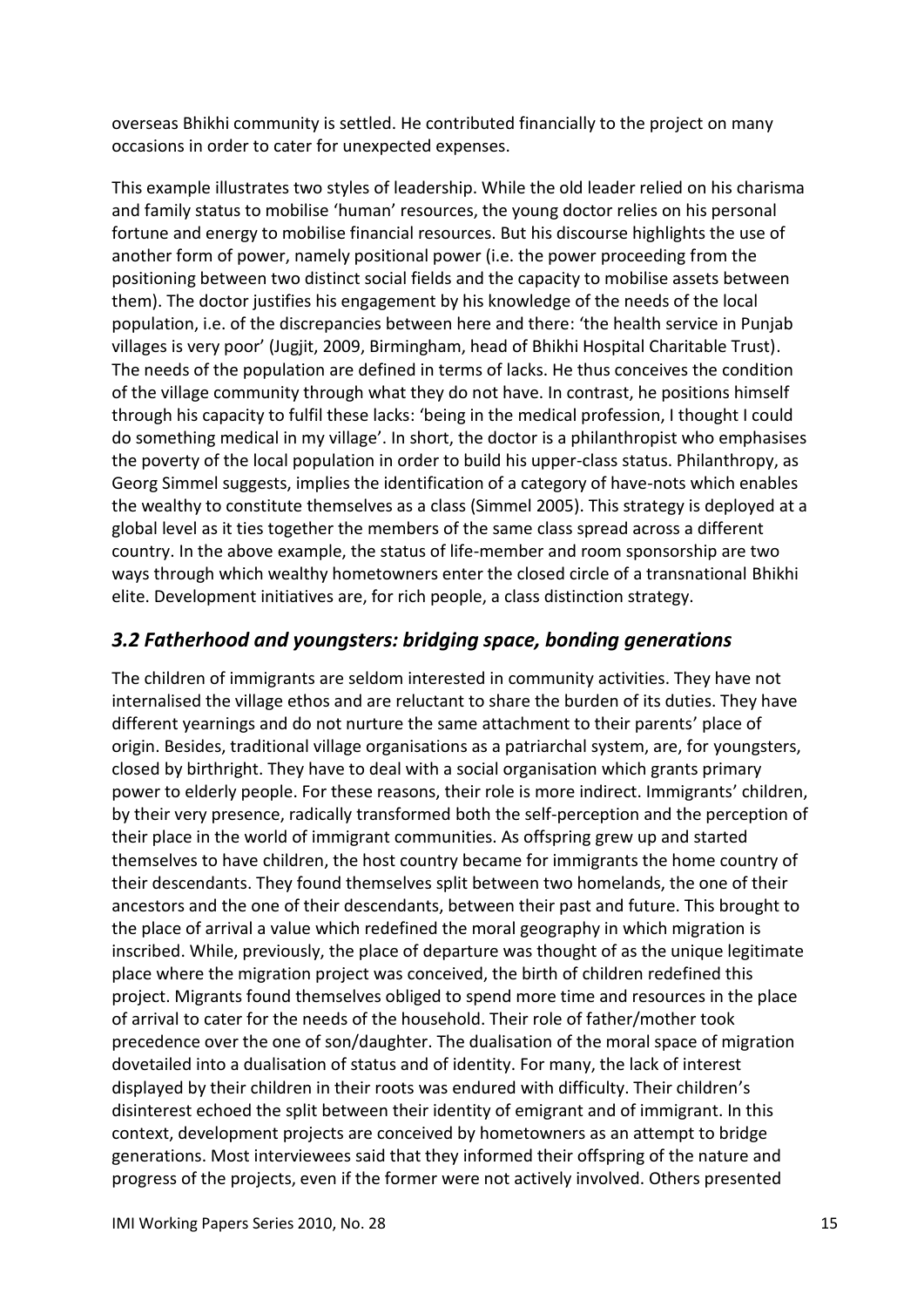their engagement as a way of preserving traditional solidarity (often perceived as unbearable and old-fashioned community control, especially by children) in a positive way, and as an invitation to go and see the transformation of the village (once again, the lack of modern equipment in the village fosters children's reluctance). It is by no means clear that this endeavour met all the expectations of the actors (interviewees still wished that their children were more committed). The intention of hometowners is more interesting to us than the actual result. We therefore see these endeavours as a symptom of the need to overcome the fracture that divides the self into immigrant and emigrant identity. Against the injunction of choosing between here and there, migrants negotiate a dual identity of transmigrant: they are from here and there. These initiatives are an attempt to articulate their spaces of belonging and spheres of identity. Development projects are a bridge thrown across space and time.

As mentioned above, youngsters rarely take an active role in hometown organisations. However, when present, they often prove to play an influential role. They are often educated, sometimes unemployed graduates willing to give their time for a charitable cause, or they are more established and the head of young family. North Indian and North African youngsters born in the country of origin (the so-called 1.5 generation) are much more present than those born in the place of arrival. Their engagement often implies a profound change for hometown organisations: they need to challenge the power of the elders if they want to be in a position to participate fully in the projects. This can take a very long time and many of these 'youngsters' are now in their forties. To be a youngster pertains more to social status than belonging to a particular age group. Their main role has been to urge the organisation to formalise. Better educated, on average, than their parents, they bring their skills and ideas. Personal investigations show that they have introduced the use of computers, book keeping, and mobile phones. Beyond these functional improvements, youngsters bring a new conception of the role of the village organisation, a structure focused on development and less on the respect of traditions. The formalisation of the village organisation causes a revolution in the social structures. Replacing a system of appointing with elections challenges the power of the elders and opens the possibility for the youngsters to access to the board of trustees.

The following example, the Parisian-based Kabyle hometown organisation of Ouled Ali, is a case in point. Ouled Ali is a rural municipality composed of nine villages of the Great Kabylia. The municipality was part of the province of Fort National under French Rule. The province itself is known as one of the main source areas of labour migration (Direche-Slimani 1997: 38). The first immigrants worked in the car industry and were established in the  $14<sup>th</sup>$  and 15<sup>th</sup> arrondissements of Paris. Each recomposed 'village' used to maintain a fund for body repatriation, all managed by an *Amin* and *Tamen*. The cafés were the focal point of social life. In case of a wedding, a death, or a birth, posters were pinned there to inform other fellows. This system lasted until the 1980s. Because of returns and deaths of migrants and because of households moving to more distant suburbs, the networks gradually dissolved. The youngsters did not participate in a system that they had no concern for and even wished to escape from.

In 2001, two villages planned to reinvigorate community solidarity by merging their burial funds. During the discussion about how to implement the project, other villages showed their interest. Finally, the Ouled Ali hometown organisation was founded in 2002, an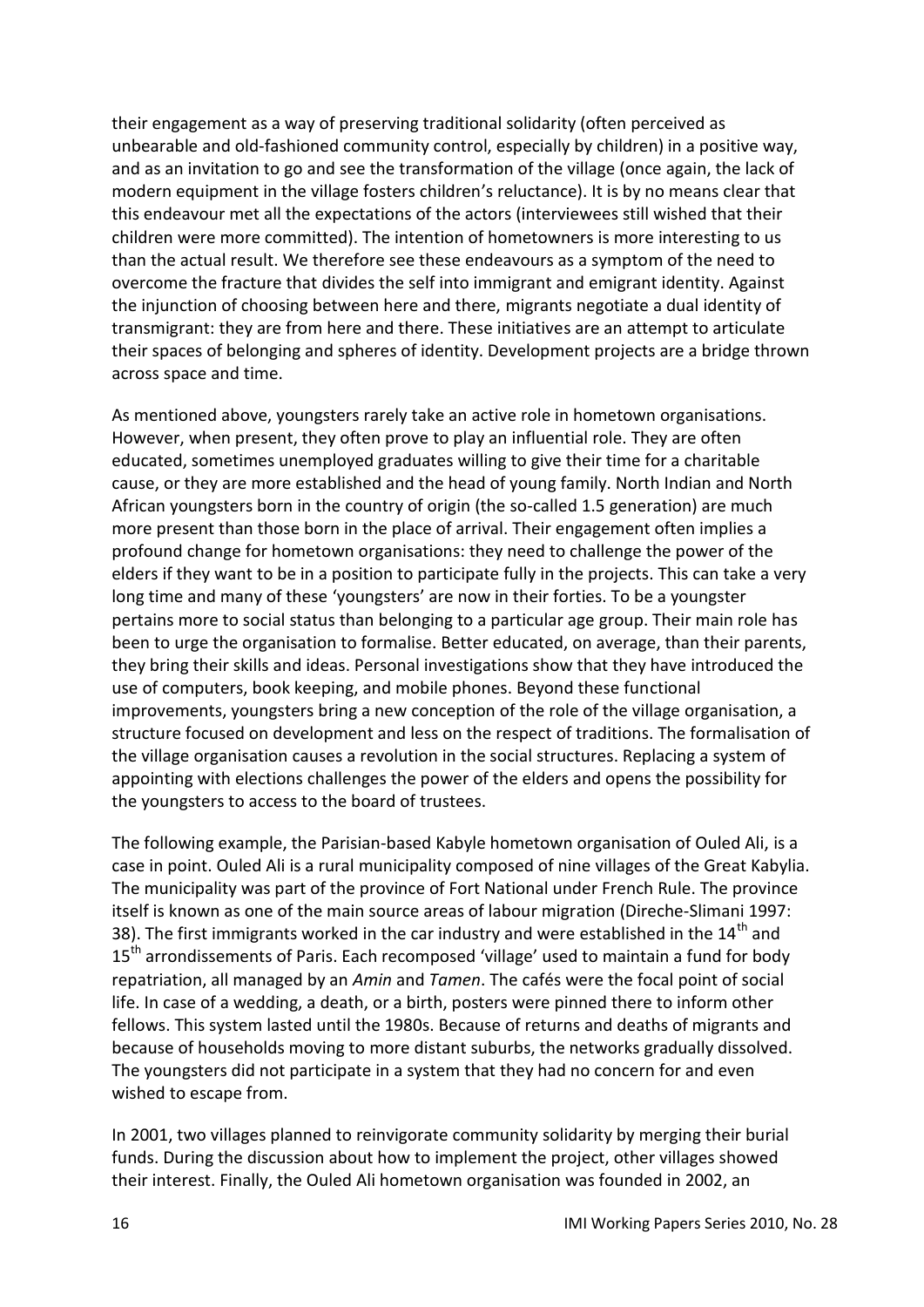association gathering representatives from the nine villages. This federation was led by a scholar who initiated the process. The registration was the starting point of a silent revolution. Some youngsters got onto the board, attracted by the ambitions of the new structure, and solicited by the co-ordinator who was willing to modernise its functioning. These youngsters favoured two objectives: tackling the development needs of the village of origin and the social needs of the community in France. The system of appointing and decision-making shifted gradually from a show of hands to a secret ballot. This led to the withdrawal of elders who did not want to face the public dishonour of a failure. The membership and attendance became voluntary and not compulsory: the fines which used to be given to people absent from a meeting were suppressed. A bank account, book keeping, registration of balance and receipts clarified the finance. Text messages and emails replaced the usual posters pinned in cafés. These small changes have reactivated the community linkages. The association is funded by annual festivities gathering the families from different parts of Paris and its suburbs. These community gatherings attract around 500 people from five generations. Intergenerational transmission is one of the priorities of the organisation. The board has maintained the repatriation insurance but has enlarged its range of activities. In 2005, solicited by the local hospital in Ouled Ali, the association funded an airconditioning system in the village. Different projects are discussed: a public library for the municipality, literacy courses, and so on. Yet, the association suffers from the lack of means and time of the co-ordinators, and from the often confrontational points of view of the members.

The need to comply with the expectations linked to the status of household head on the one hand, and the status of son (or daughter) on the other – that is to say the need to be part of the course of generations – appears as a fundamental factor explaining migrant engagement in development activities. Youngsters committed to development projects often put forward the will to pursue and modernise the legacy of their parents. But this stance is often taken on with the prospect of transmitting this legacy to their own children. Youngsters are often themselves fathers (more rarely mothers) of young children. Their commitment is therefore underpinned by a similar concern as the one of the previous generation. However, beyond this common point, their involvement is, indeed, underpinned by specific considerations. In a way, they want to incorporate the legacy of their parents into their own life trajectory, while development projects are for elders a way to articulate the balance of their space trajectory. The youngsters' focus is the place where they were born, not the place of origin. Their engagement is more based upon a family ethos rather than a village ethos. But, beyond these differences, primo-migrants and their children inscribe themselves into the same migration process, a process initiated by the departure of the parents, and closed by its incorporation into a family history by the children when they themselves become parents.

## <span id="page-16-0"></span>*3.3 The bridging function of retired people*

At the other end of the generational spectrum, retired people appear to have played a critical role in the transformation of hometown organisations. The generation of immigrants who arrived between the 1950s and the 1960s reached the age of retirement in the 1990s. Some have stayed in Europe, some have returned, but most of them keep on circulating regularly between the countries of origin and the country of their children. Circulation is, in this regard, a decisive resource they bring in to improve the implementation of projects.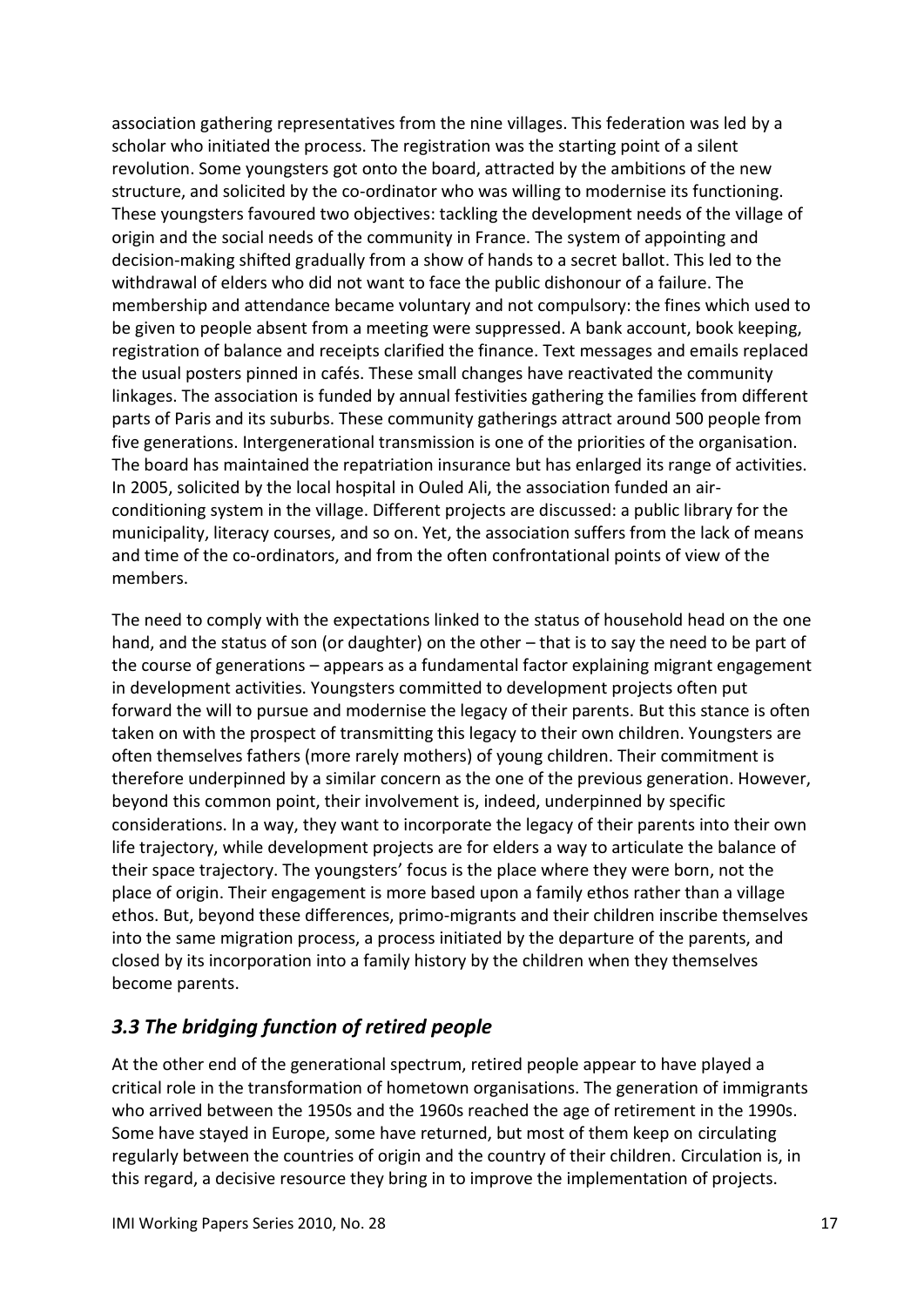Since they have more time to devote to associative activities, they play a key role in the transmission of information. Those who spend most of their time in the village are present on co-ordination committees managing the implementation of projects in the villages. They often act as points of contact who mediate the relationships between villagers and expatriates.

The example of the Patiala hometown organisation, a village of Punjab, illustrates the importance of retired people in modern collective remittances. Johinder, an interviewee, arrived in the UK in 1956. He joined his uncle in the Midlands where most of the emigrants from Patiala were settled. He worked in different local factories for forty years. Simultaneously, he joined the Indian Workers Association in his town of settlement, and the Communist Party. He became the general secretary of the IWA branch from 1970 to 1997. The 15 families of Patiala in the West Midlands (there are about 50 in England) sustained a thriving social life, gathering in pubs or at home every week. After 1962, family reunification enriched this social life with the arrival of women and children. This process also affected the myth of return and thus, the relationships with the country of origin: 'we realised we can't come back' he said.

The group has implemented several development projects since the 1950s. In 1958, the headmaster of the school in Patiala, a friend of Johinder, spent three months in England. Together, they decided to build a high school for the village. Johinder collected the money by visiting every Patiala family in England; in Coventry, Birmingham, Wolverhampton, Leicester, Leeds and London. He solicited not only the village fellows but also friends from neighbouring villages. Each household gave between £10 and £60. He sent £800 to the village *Panchayat* (the municipality authorities), which co-ordinated the project. The donations were registered in a book in order to clarify the operations. Three other projects were achieved: the extension of the school in 1967, the renovation of the *Panchayat*  building in 1977, and the building of a crematorium in 2003. For each project, the techniques of collection and implementation were improved. In 1967, subcommittees were created in the main cities of settlement. They were constituted by one or two persons entrusted with the duty to centralise the donations in their town. In 2003, the crematorium project was decided during a village meeting in Patiala. The villagers expressed their needs to the migrants. In the UK, the active members opened a bank account dedicated to the collection of the money. The money was directly transferred to the bank account of the *Panchayat*. This decision was also taken in order to improve the transparency of the operation. A second meeting was organised in Patiala, once the crematorium was established, in order to account for the expenses to the villagers.

The Patiala case illustrates the long-term adaptation of hometown organisations to the evolution of the hometown network. As in the Ouled Ali case, the techniques of collection and the formal aspects of the organisation were gradually improved. From its inception, the hometown organisation had a steady pace of one project per decade, before it fell into a long period of inactivity between the late 1970s and the early 2000s. It is worth noting that family reunification and the ensuing dualisation of the moral space of migration did not alter, at least in the short run, the rhythm of the projects. But integration and the gradual subsequent dismantling of the group of hometowners account for the ceasing of activities over three decades. The renewal of engagement in 2003 was spurred by the old leader reaching retirement age. Circulation is therefore a crucial factor favouring engagement in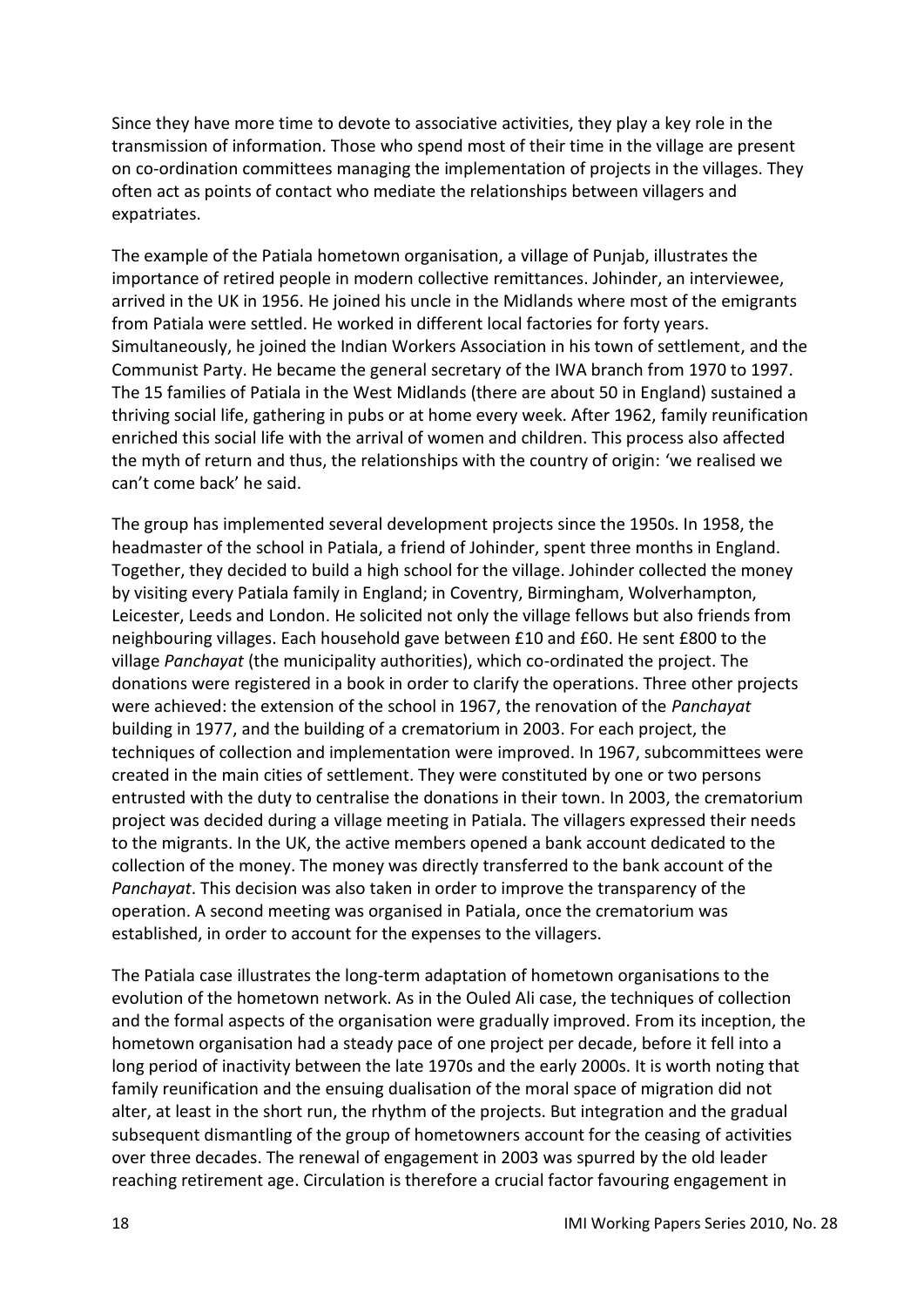transnational practices (and the joint building of transnational identities). It is generally admitted that transnationalism would not have been possible without the space/time compression induced by new technologies and low-cost transport (Vertovec 1999). Transmigrants are often depicted as restless circulating people. This example highlights that only a minority of hometowners are engaged in dense circulation practices. Hometown networks are not mobile networks. In fact, some circulate so that the majority do not have to. But this example also shows that collective remittances did not need to wait for the arrival of email and low-cost air companies. Contemporary mobility is therefore not a necessary condition for hometown transnational practices.

While circulation is the specific resource brought by retired people, the respect of a certain idea of tradition is what best characterises their incentive. In contrast with youngsters, elderly people tend to engage in collective practices with a view to reproducing a past social order. This stance also contrasts with the one of wealthy people. The issue here is not to assert a class position but to conform to a social hierarchy grounded in interdependence. In Emirbayer and Miche terms (Emirbayer and Miche 1998), the agentic orientation of elders' engagement is different. Their role is less oriented towards a social becoming than towards past and entrenched habitus. Their participation is not voluntary but inherent to inherited social status; their contribution cannot be associated with a subscription but to a community tax they are to pay.

## <span id="page-18-0"></span>*3.4 The organisational role of political activists*

The last category of actors which has spurred the metamorphosis of transnational village organisations is that of political activists, and unionists. They use their know-how in collective mobilisation and associative management to lead development activities. Johinder, the former general secretary of an Indian Workers Association branch, mentioned above, is a typical example. The old leader of the Bhikhi hometown network is another. One could expect these activists to seek a political return on their investment. This is actually true only for a small number of them. Most of them have not formally bridged the political and developmental aspects of their activities. Development belongs to the private kinship sphere of their lives, whereas their political activism is focused on the UK public sphere. In fact, the context of village networks is not suitable for political strategies. The projects need internal consensus among people from very different backgrounds. Moreover, politicisation is likely to discredit the projects in the eyes of the villagers, especially in regions where authoritarianism or political instability reigns. The motivation lies elsewhere. The political trajectory is often rooted in a family tradition of engagement in public affairs, as shown in the case of Bhikhi. If hometowners do not possess large financial capital, they may rely on family networks and reputation.

A case in point is Attacharouk, a hometown organisation of Berber Chleuhs from Kasbat Ouled Herbil in the Province of Tata. The first collective initiatives began in the late 1970s. Wells were dug thanks to a contribution launched by Netherlands-based immigrants. In the wake of this operation, a collective fund was created. In the 1980s, the fund served to renovate religious buildings. Contributions were made on a voluntary basis and money was transferred to Morocco by a trusted Hadj. In 1994, the villagers received support from UNICEF and Catholic Relief Services to build a water tower. The two funding bodies required from the villagers the creation of a registered village association to represent the village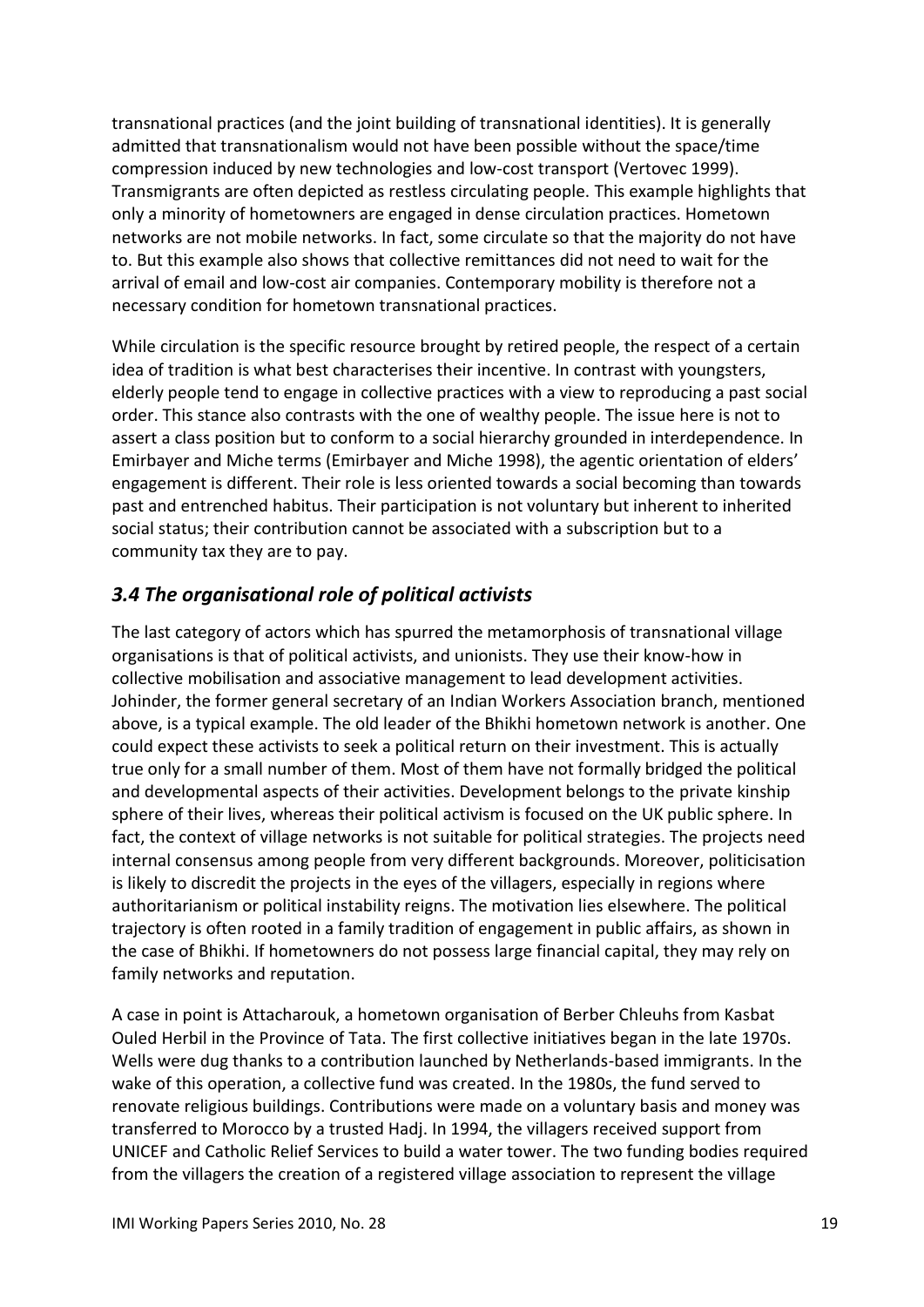community. Once the project was achieved, villagers and expatriates decided to build on this first experience to carry out their own development projects. The association received public authority support through a government co-funding scheme to electrify the village. It was then decided to found a sister organisation in France to collect and manage the contribution of expatriates. Attacharouk-France was therefore created in 1998. In addition to the support from immigrants given to their families to cover the expenses of electrification (amounting to 40 dirham per month over seven years), Attacharouk-France collected 100,000 dirham to fund the electrification of distant houses not covered by the Office National d'Electricité. The organisation thus replaced the collective fund created in the 1970s. Additional projects were carried out in the following years (a classroom, the planting of 300 ornamental trees in 1998, and various social and cultural events). In 2003, a new organisation, Tamount, was registered in the Netherlands to manage the contribution of Netherlands- and Belgium-based immigrants.

Attacharouk-France is headed by the brother-in-law of the Morocco-based association leader. Having arrived in France in 1965, he worked for thirty years for various enterprises. He became a leftist activist while he partook in industrial actions in the 1970s and 1980s. He was an active member of the Association des Marocains de France (AMF) and the Association des Travailleurs Marocains de France (ATMF). In parallel, he joined a major French trade union, the Confédération Générale du Travail. When, in 2001, some militants of the ATMF created a platform of NGOs, Immigration Démocratie Développement (IDD), Attacharouk-France was among the founding members. Thanks to IDD, they achieved the building of a rural library in 2004. The leader of Attacharouk-France relied on a dual set of legitimacies, a family legitimacy to manage its relationships with Morocco, and an activist legitimacy which turned out to be instrumental in mustering external resources. On the one hand, the leader is himself the cousin of the village head and belongs to an established family of the village. It confers on him a certain credibility and fame among hometowners. On the other hand, his connections with ATMF and IDD gave access to subsidies of the French Foreign Ministry. Interestingly, these two spheres of belonging have, for a long time, been completely disconnected. This disconnection is rooted in a history of repression of leftist movements in Morocco. Political activists and union leaders based in France were under threat from police authorities during their stay in Morocco. The collaboration between Moroccan and French intelligence services led to the arrest many activists. Several famous trials condemned *in absentia* political refugees who had fled to Europe. By and large, the working-class identity and its political underpinnings were seen as suspicious and unwelcomed by local authorities. This disconnection is to be understood in this context. For forty years, the leader of Attacharouk-France has been giving money to the village Madrassa in Morocco, while shouting Marxist slogans in France. He has been fulfilling *tiwizi* duties and organising industrial actions.

Development projects have been, for these activists, the means to bridge both aspects of their life. They mobilise their know-how in terms of collective mobilisation and negotiation for the village cause. Hometown organisations and their development practices have therefore been instrumental in integrating the various spheres of life of their members. This is particularly true for political activists. Beyond its impact on identity, development is also a field where customary and modern normativities combine. This combination is examined further below.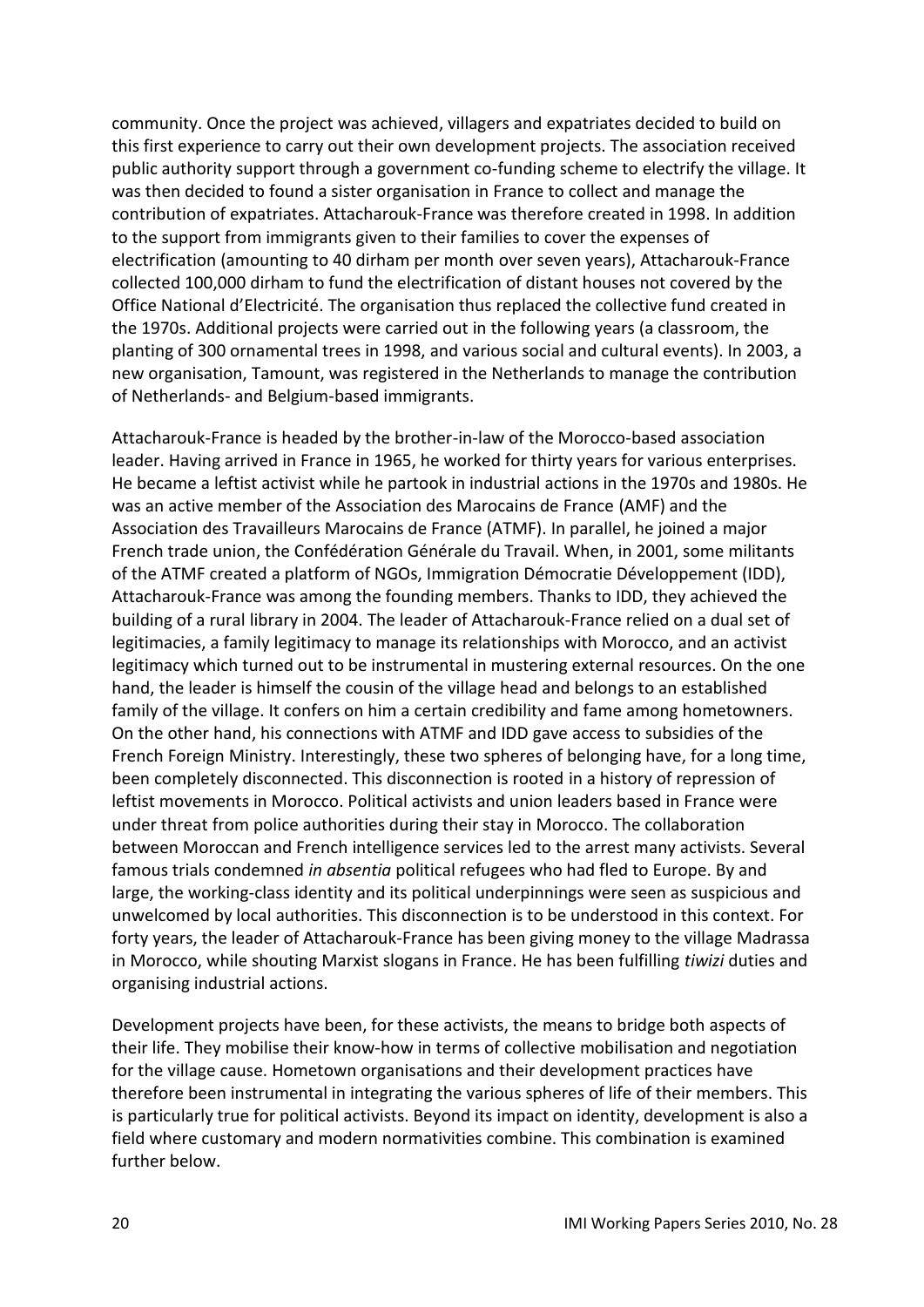## <span id="page-20-0"></span>*3.5 Leadership without membership: the reinvention of social normativities*

From the 1980s onwards, the end of chain migration (which was conducive to the clustering of expatriate villagers in the same arrival areas) and integration processes have put an end to the original *raison d'être* of hometown organisations. Why, then, have they have survived up until now?

A first answer lies in the adaptation of hometown organisations' role and functioning. The renewal of hometown organisations in the 1990s was largely due to a surge of development initiatives. In that sense, development has become the new grammar of hometown translocalism, superseding the former function of supporting the circulation of people (dead or alive) and overseeing the maintaining of relationships between hometowners and also with the village community. Even if some Kabyle organisations still maintain a repatriation fund, this type of function is no more than a mere symbolic remnant of the role they played in the past. In addition, one observes the introduction of bureaucratic practices in the functioning of hometown organisations. The opening of bank accounts is now widespread. The registration of the association remains unusual due to the work it entails for organisation managers (book keeping, etc.). The choice to formalise an existing hometown organisation has two reasons: either it is spurred by a group of people willing to renew the management of the institution (as in the case of Ouled Ali) or it is induced by the need to apply for funding to public authorities. By and large, the modernisation of organisational structures has rendered hometown organisations more trustworthy in the eyes of community members.

The renewal of hometown organisations has been possible owing to a transformation of the objectives of hometown organisations. From institutions of community support and longdistance control, hometown organisations have become development actors. This is particularly true among North African organisations. Until the 1990s, collective remittances were mostly in the form of traditional *tiwizi* projects: restoration of religious buildings, or collective wells and irrigation systems, i.e. infrastructure already existing in the village. Things changed in the 1990s when development projects led to the creation of new infrastructure, such as electrification, the building of health centres, etc. The situation in Punjab is different insofar as development initiatives (primarily the building of schools) are reported as early as the 1950s. One observes however an acceleration of the number of projects and an increase in size in the 1990s.

The second answer as to why hometown organisations have survived resides in the transformation of leadership. Traditional leadership is fixed by customary norms and family precedence. In this context, leaders were empowered with birthright legitimacy and charisma. Contemporary hometown organisation leaders rely on their capacity to handle various levels of legitimacies and to access a variety of resources. The leader is above all the one able to integrate the different skills and resources of the expatriate villagers. They cope with the existing organisational core of the community. Interviewees constantly refer to concepts such as *tiwizi*, *seva* and village solidarity to justify and explain their engagement. Hence, actors embed their legitimacy in traditional villageness and mobilise community members on the basis of entrenched moral duties. Conversely, the existing organisational structures affect and shape leadership. In the Indian case, organisations spring up around one or several leaders for specific projects and then return to the latent state of kinship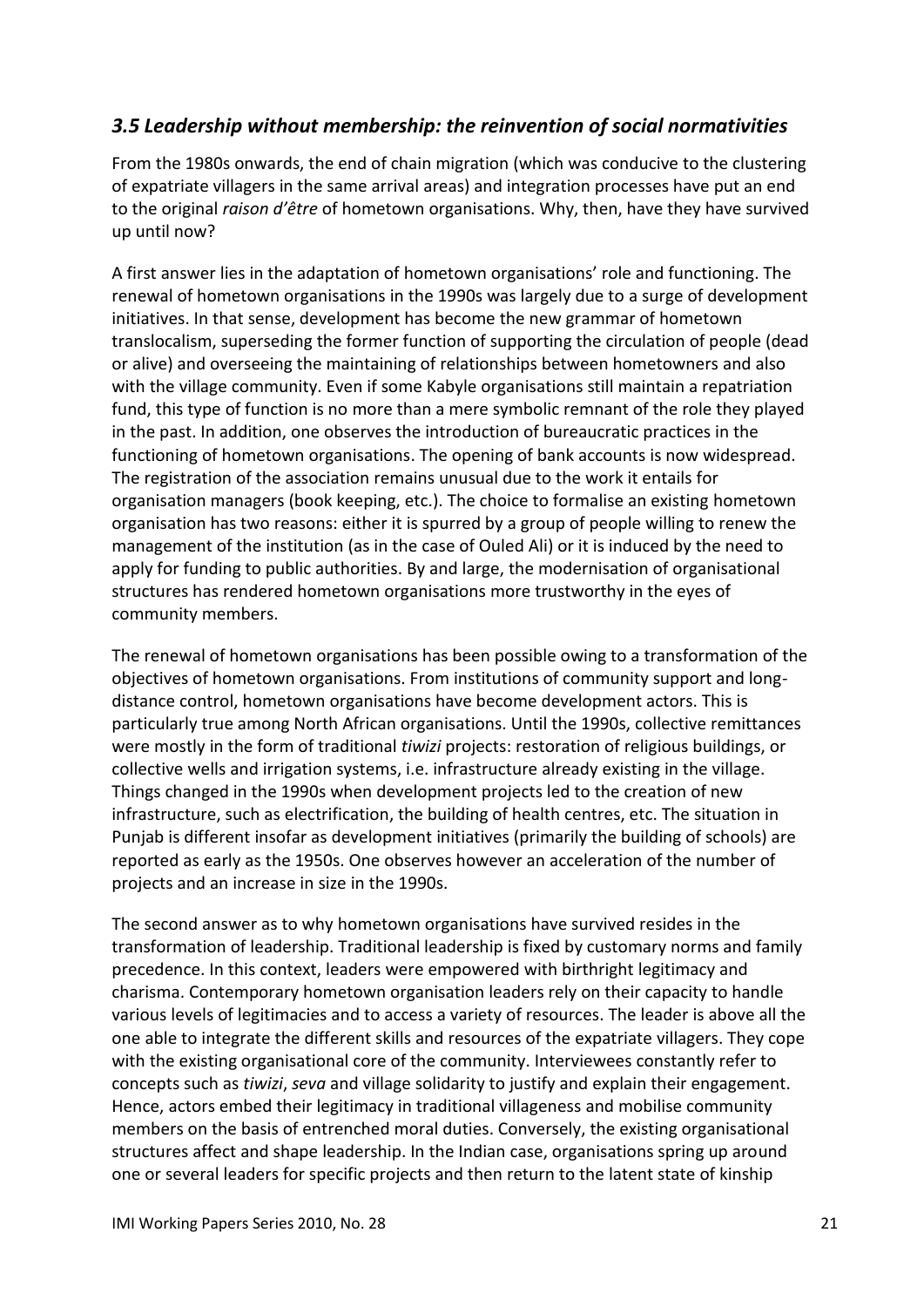network. In the Kabyle case, organisations are more permanent and roles more fixed. Leaders must also display their capacity to mobilise the various forms of resources available, i.e. community, personal, and external resources. As for community resources, it is the combination of the different facets of the community resources that make them efficient. As shown by the different examples, none of the above-mentioned categories (youngsters, militants, affluent and retired people) plays a determinant role. What matters is the combination of the different potentialities they offer. Regarding personal resources, leaders rely on a repertoire of family, occupational and financial resources. In the cases of Patiala and Attacharouk-France, the leaders are retired and political activists, making the most of their capacity to move, and of personal associational networks. In the cases of Bhikhi and Ouled Ali, leaders are wealthy youngsters. They bring their financial means and their vision of modern volunteering. Finally, in terms of external resources, when community and personal financial capacities do not suffice to cover the costs of the projects, hometown organisations have to liaise with public authorities or NGOs to find additional funds, which, in turn, requires specific skills and connections.

Beyond the patterns of leadership, it is also the relationships between members and leaders which have changed. Traditional membership is defined by blood links. People were *de facto* members and there was no possibility of opting out. Leaving the organisation amounted to leaving the group. The contributions to the hometown organisation collections were not voluntary subscriptions but a community taxation induced by the status of expatriate villager. This pattern of functioning is still present among certain hometown networks but one generally observes a decline of this form of membership in favour of what we can call today loose, voluntary, membership. There is no permanent and defined membership, but, beyond a core of engaged actors, a fuzzy group of passive members who are solicited when collections are made. In the Indian case, donors are also recruited among neighbouring village networks. This does not mean that community pressure has disappeared. The ties induced by the village ethos still matter but do not suffice to spur an overall mobilisation of village expatriates. It is in the very nature of community development projects that members find the justification of their participation. Development projects rally support because they suit the contemporary identity of emigrants. In the first place, development initiatives are a means for hometowners to redefine their relationships with the village community. Development projects are a way for expatriates to assert themselves as conveyors of modernity in the origin village. Collective remittances bridge the identity fracture between emigrant and immigrant that characterised post-war migration. In the second place, engagement in development projects fosters a re-composition of the relations within hometown networks. The emergence of loose membership is a symptom of the processes at stake. The variety of profiles, class belonging and political affinities of the members undermine the communality of the networks. In this context, the renewing of hometown organisations has been possible thanks to the consensual and apolitical nature of development projects (Waldinger et al. 2008). Interviewees often highlight this apolitical aspect of their engagement, revealing without verbalising the sensitivity of the matter. Depoliticisation is the condition which enables the variety of aspirations, visions and resources to 'precipitate' into development projects.

By and large, the transformation of leadership and membership heralds an overall evolution of the normative framework which underpin hometown organisations' functioning. One observes within the discourse of actors and within the patterns of mobilisation entangled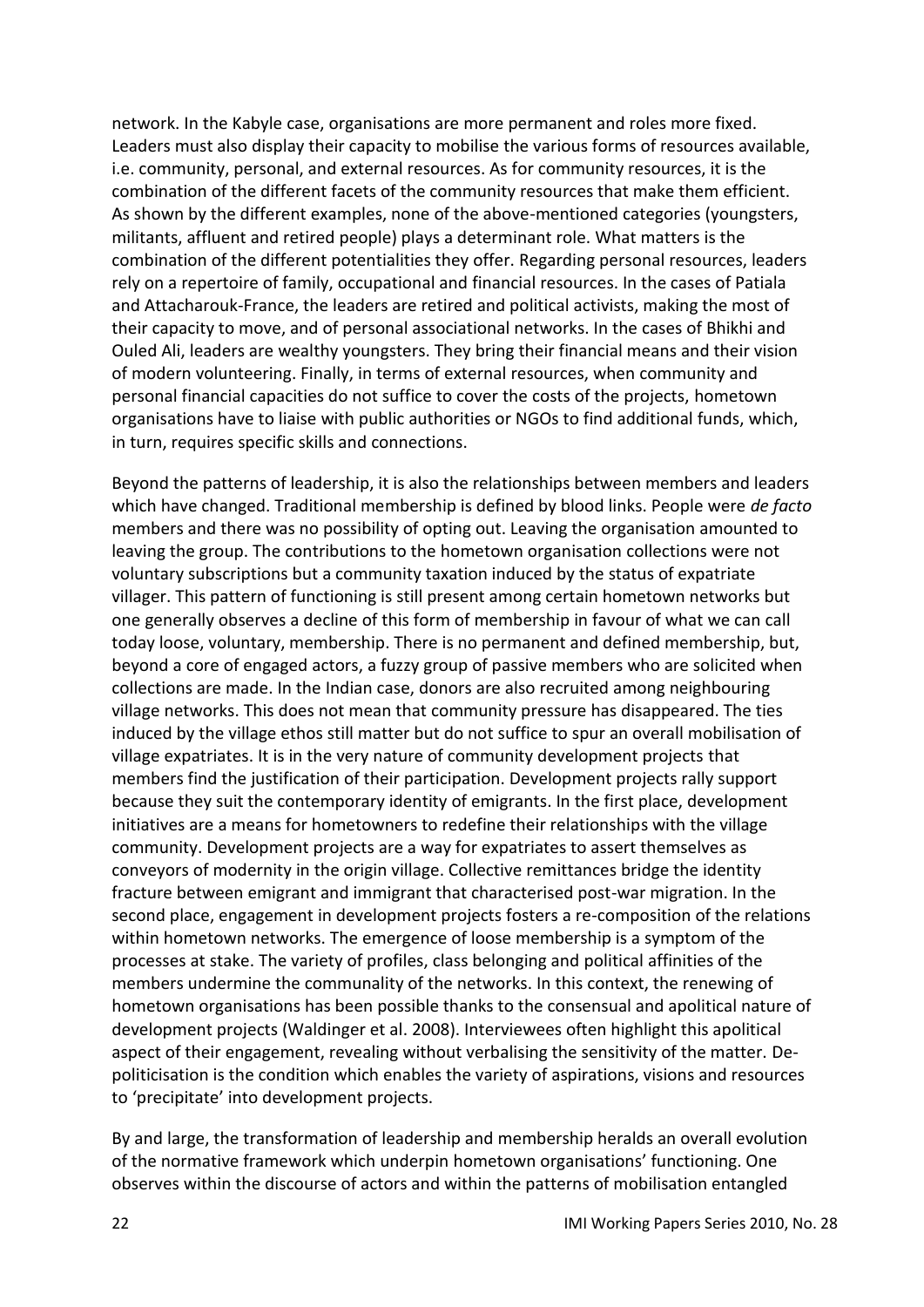incentives and normativities. Development is imbued with philanthropic objectives, the will to bridge time and space, the respect of tradition and the need to enter modernity. These aspects are present among all actors, even if each category tends to put the emphasis on one of them. These aspects conflate within hometown organisations to constitute the contemporary meaning of collective remittances. Actors intertwine customary and religious norms with 'modern' ones (for want of a better term). Actors explicitly inscribe their endeavour within a tradition of collective mobilisation. They establish a link between their work and traditional *tiwizi*/*seva* duties. Leaders rely on the normative strength of traditional rules to force the participation of hometowners. Collective remittances are therefore imbued with old rules, but their content has changed to convey new meanings of migrant– non-migrant relationships. Collective remittances use the strength of tradition to redefine the contours of the 'moral economy of social belonging' that regulates the relationships with villagers and asserts a dual here/there identity. At the same time, the functioning of hometown organisations engaged in development practices has evolved to incorporate Western associational techniques (boards of trustees, bank accounts, book keeping) which have had effects beyond the daily management of the group. This evolution went along with the redefinition of internal hierarchies and the rise of new leaderships. The surge of development practices in the 1990s heralds a watershed in the history of hometown groupings.

# <span id="page-22-0"></span>**Conclusion**

This examination of the recent transformation of hometown organisations enables us to touch upon the deep function of this type of migrant institution. Hometown organisations have not been created to serve as development organisations. In fact, 'development' turns out to be a reality difficult to grasp in the implementation of the projects. Development is a veil which rapidly evaporates to reveal more personal motivations. Nor are they conservative institutions in charge of perpetuating a village habitus against the influence of the host society. The marks of integration are present everywhere. The choice to engage in development practices is, in itself, a deliberate expression of this integration. In fact, hometown organisations appear as social institutions which still maintain their bridging (vertical) and bonding (horizontal) functions. North African and North Indian hometown organisations are migrant institutions meant to create group communality despite objective differences between members. They incorporate social change and accommodate the coexistence of different levels of normativities and different modes of being *vis-à-vis* the group.

In this paper, I have depicted North Indian and North African hometown groupings and the causes and effects of their engagement in development practices. A long-term perspective highlights a surprising capacity of adaptation among hometown organisations to the changing needs of hometown networks. Of course, this capacity is not evenly displayed among hometown groups. The focus on successful collective remittances glosses over the failures of other hometown groups. Some hometowners stay at the margin of hometown networks and have a minimal involvement in collective activities. Some have no involvement at all, because they live far away from the rest of the group or because, for one reason or another, they have cut off links. There is a plethora of such cases. Development, the satisfaction of partaking in collective endeavour, is not a panacea for those who are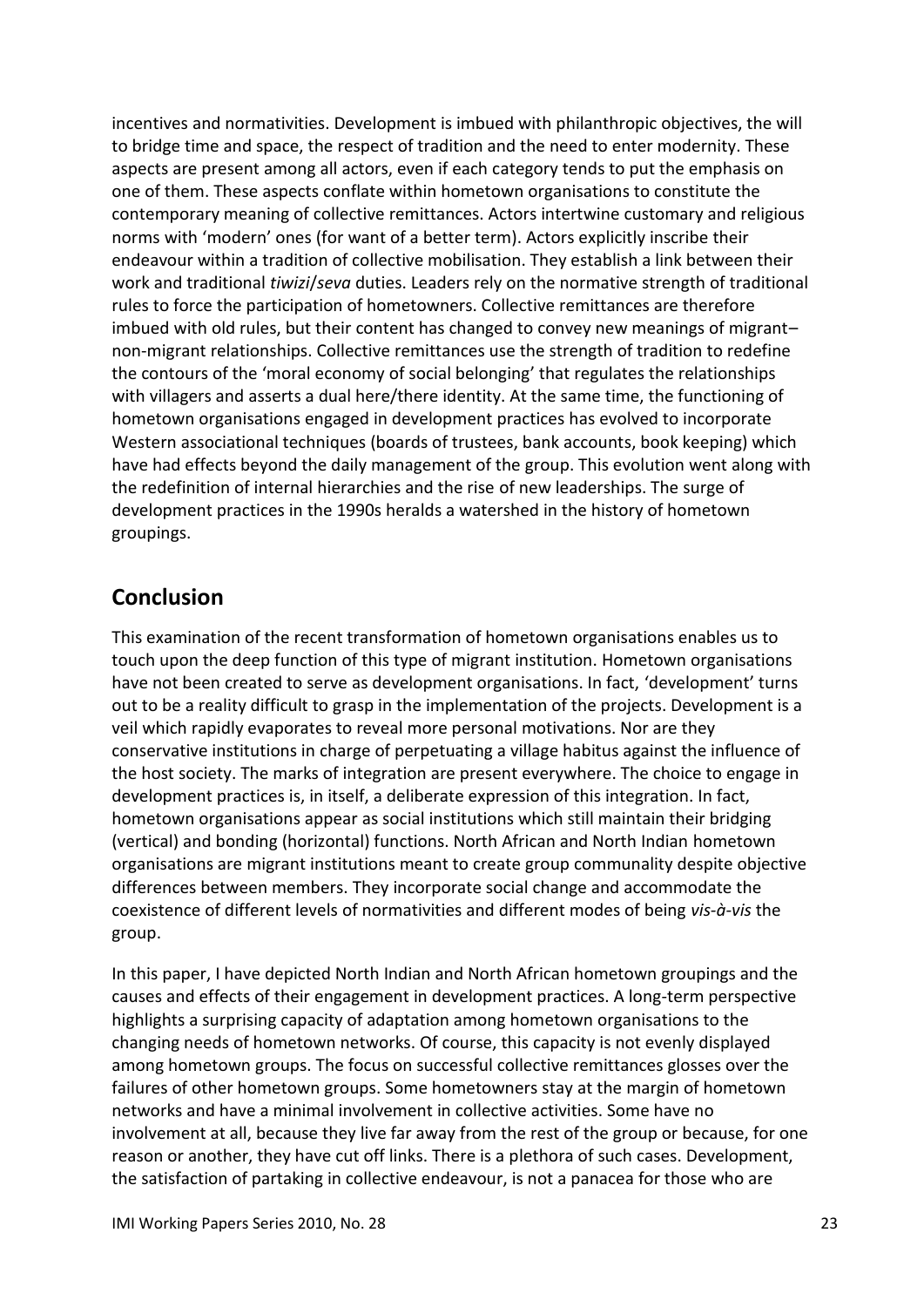confronted with poverty and unemployment in their daily life in Europe. Associational transnational engagement is not a path to better living conditions. In terms of groups, many North Indian and North African hometown networks and organisations turned out to be unable to overcome their internal dissensions for lack of efficient leadership. Others have simply disappeared after their loss of *raison d'être* condemned them to inactivity. Failure is impossible to measure in a case study-based analysis, but it can be explained. Among Algerian Kabyles, where very few development projects have been carried out, the nonengagement in transnational practices is the rule, not the exception. At the organisational level, the reasons for this failure are not clear. A wider lens and the insertion of hometown organisations in their broader environment are necessary to address this issue. The inscription of hometown organisations within the host country civil society, and their relationships with state policies, is the object of a forthcoming paper in the IMI series.

# <span id="page-23-0"></span>**References**

Adepoju, A. (1974) 'Migration and socio-economic links between urban migrants and their home communities in Nigeria', *Africa: Journal of the International African Institute* 44: 383– 96.

Ait Ouaziz, R. K. (1989) 'Les commerçants soussis dans l'agglomération parisienne : insertion spatiale et relations avec leur pays d'origine', thesis, Université de Poitiers.

Babcock, E. C. (2006) 'The transformative potential of Belizean migrant voluntary associations in Chicago', *International Migration* 44: 31–53.

Barkan, J. D., M. L. Mcnulty and M. A. O. Ayeni (1991) 'Hometown voluntary-associations, local development, and the emergence of civil society in Western Nigeria', *Journal of Modern African Studies* 29: 457–80.

Bhachu, P. (1985) *Twice Migrants: East African Sikh Settlers in Britain*, London: Tavistock.

Bourdieu, P. (1977) *Algérie 60. Structures Economiques et Structures Temporelles*, Paris: Minuit.

Carling, J. (2008) 'The human dynamics of migrant transnationalism', *Ethnic and Racial Studies* 31: 1452–77.

Daum, C. (1998) *Les Associations de Maliens en France : Migrations, Développement et Citoyenneté*, Paris: Karthala.

Daum, C. (2000) 'Typologie des Organisations de Solidarité Internationale Issues de l'Immigration', Rapport Officiel, GREM/MAE/CCD/Panos, Paris.

Direche-Slimani, K. (1997) *Histoire de l'Emigration Kabyle en France au XXe Siècle*, Paris: L'Harmattan.

Dumont, A. (2008) 'Representing voiceless migrants: Moroccan political transnationalism and Moroccan migrants' organizations in France', *Ethnic and Racial Studies* 31: 792–811.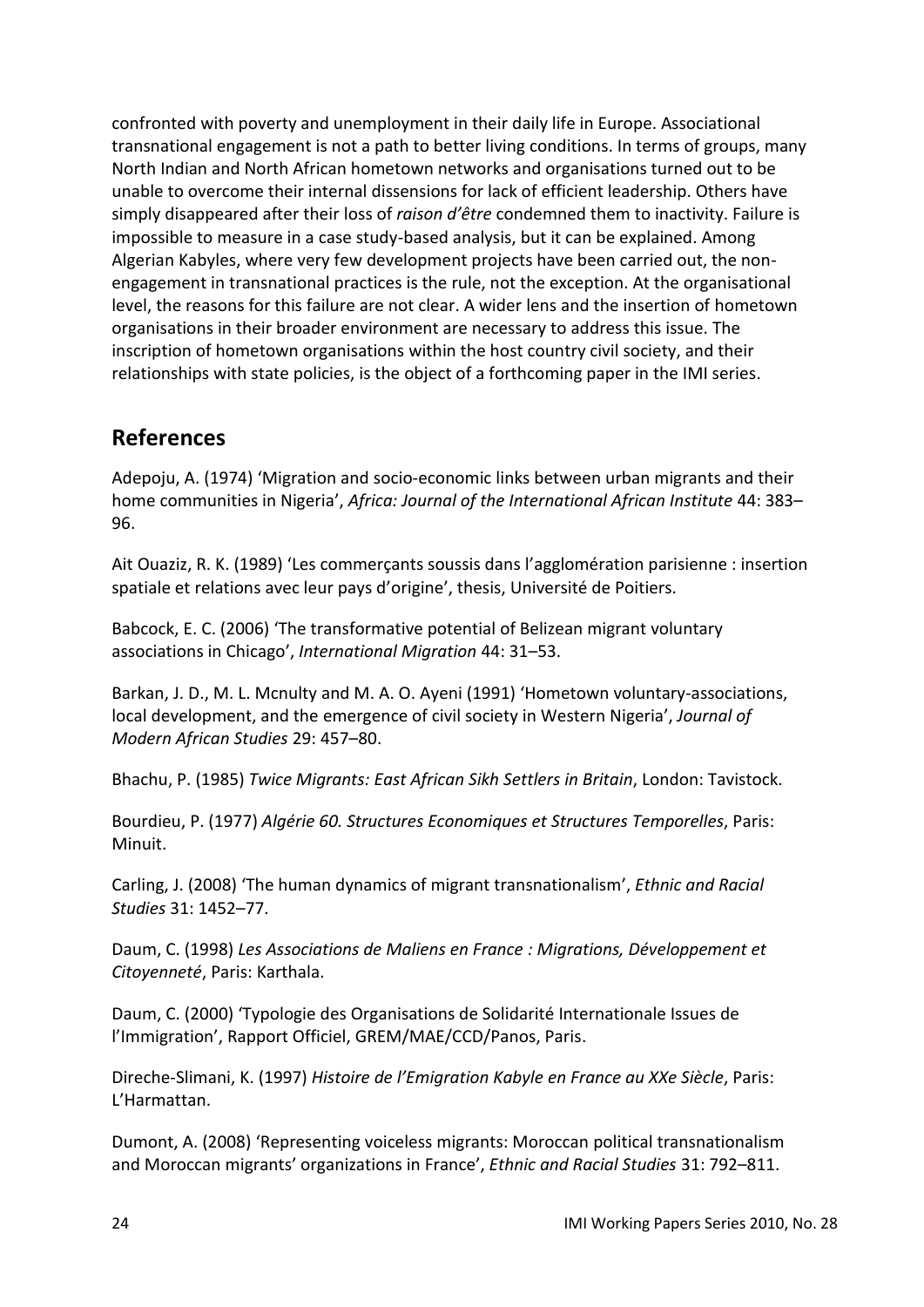Emirbayer, M. and A. Mische (1998) 'What is agency?', *The American Journal of Sociology*  103: 962–1023.

Fitzgerald, D. (2004) 'Beyond "transnationalism": Mexican hometown politics at an American labour union', *Ethnic and Racial Studies* 27: 228–47.

Fox, J. (2005) 'Mapping Mexican Migrant Civil Society', Latin American and Latino Studies Department, University of California, Santa Cruz.

Fox, J., X. Bada and A. Selee (eds.) (2006) 'Invisible No More: Mexican Migrant Civic Participation in the United States', Washington: Woodrow Wilson International Center for Scholars.

Glick Schiller, N., L. Basch and C. Szanton Blanc (eds.) (1992) *Towards a Transnational Perspective on Migration: a New Analytic Framework for Understanding Migration*, New York: New York Academy of Science.

Goldring, L. (2002) 'The Mexican state and transmigrant organizations: Negotiating the boundaries of membership and participation', *Latin American Research Review* 37: 55–99.

Gonin, P. (1997) 'D'entre deux territoires. Circulations migratoires et développement entre le bassin du fleuve Sénégal et la France', HDR, Université des sciences et techniques, Lille.

de Haas, H. (2006) 'Engaging Diasporas: How Governments and Development Agencies can Support Diaspora Involvement in the Development of their Origin Countries', International Migration Institute (IMI), University of Oxford, for OXFAM NOVIB.

de Haas, H. (2003) 'Migration and Development in Southern Morocco: the Disparate Socio-Economic Impacts of Out-migration on the Todgha Oasis Valley', University of Nimegue, Nimegue.

Helweg, A. W. (1979) *Sikhs in England: the Development of a Migrant Community*, Delhi: Oxford University Press.

Husband, C. (ed.) (1982) *Race in Britain: Continuities and Change*, London: Hutchinson.

Ionescu, D. (2006) 'Engaging Diasporas as Development Partners for Home and Destination Countries: Challenges for Policy Makers', Geneva: International Organization for Migration.

Joly, D. (1987) 'Associations amongst the Pakistani population in Britain', in J. Rex, D. Joly and C. Wilpert (eds.) *Immigrant Associations in Europe*, Aldershot: Gower

Khelil, M. (1979) *L'Exile Kabyle : Essai d'Analyse du Vécu des Migrants*, Paris: L'Harmattan.

Kivisto, P. (2001) 'Theorizing transnational immigration: a critical review of current efforts', *Ethnic and Racial Studies* 24: 549–77.

Lacroix, T. (2005) 'Les Réseaux Marocains du Développement : Géographie du Transnational et Politique du Territorial', Paris: Presses de Sciences Po.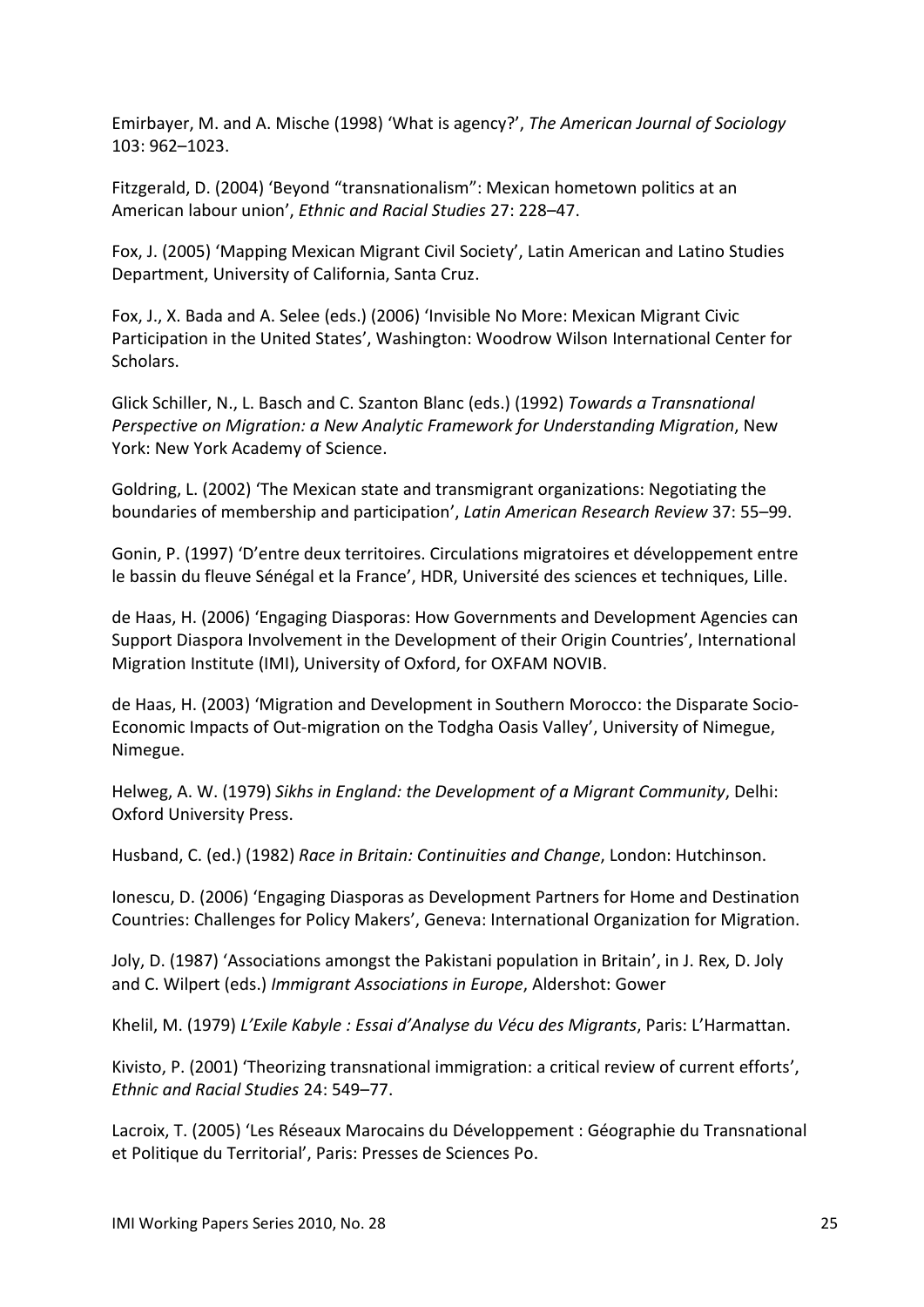Lacroix, T. (2009) 'De "l'Arabe du coin" aux chemins internationaux du petit commerce', in D. El Yazami, Y. Gastaut and N. Yahi (eds.) *Générations : Un Siècle d'Histoire Culturelle des Maghrébins en France,* Paris: Gallimard, Génériques, CNHI.

Lacroix, T. (2010) 'Bonding Collective:?: The Moral Infrastructures of Transnational Hometown Networks', IMI Working Paper 27, University of Oxford: International Migration Institute.

Leveau, R. (1985) *Le Fellah Marocain, Défenseur du Trône*, Paris: Presses de la Fondation Nationale des Sciences Politiques.

Levitt, P. (2001) *The Transnational Villagers*, Los Angeles, Berkeley, London: University of California Press.

Mayer, P. (1993) 'Inventing Village Tradition – the Late Nineteenth-Century Origins of the North Indian Jajmani System', *Modern Asian Studies* 27: 357–95.

Mercer, C., B. Page and M. Evans (2008) *Development and the African Diaspora: Place and the Politics of Home*, London: Zed Books.

Mohan, G. (2006) 'Embedded Cosmopolitanism and the Politics of Obligation: the Ghanaian Diaspora and Development', Environ. Plan. A 38:867–83.

Mter, M. A. (1995) 'La Population Ksourienne du Sud du Maroc et l'Emigration Internationale : le Cas des Vallées du Dadess et du Drâa dans la Province de Ouarzazate', thesis, Université de Poitiers.

Orozco, M. (2000) 'Latino Hometown Associations as Agents of Development in Latin America', Interamerican Dialogue and Tomas Rivera Policy Institute, Washington D.C.

Orozco, M. (2003) 'Hometown Associations and their Present and Future Partnerships: New Development Opportunities?', US Agency for International Development, Interamerican Dialogue, Washington D.C.

Pascon, P. (1985) *La Maison d'Iligh et l'Histoire Sociale de Tazerwalt*, Rabat: SMER.

Portes, A. (1996) 'Global villagers: the rise of transnational communities', *American Prospect* 74–7.

Portes, A., C. Escobar and A. Walton Radford (2005) 'Immigrant Transnational Organisations and Development: a Comparative Study', Center for Migration and Development, Princeton University.

Quiminal, C. (1991) *Gens d'Ici, Gens d'Ailleurs*, Paris: Christian Bourgeois.

Ramdin, R. (1987) *The Making of the Black Working Class in Britain*, Aldershot: Gower Publishing.

Rex, J. and R. S. Moore (1969) 'Race, Community and Conflict: a Study of Sparkbrook', London, New York: published for the Institute of Race Relations by Oxford University Press.